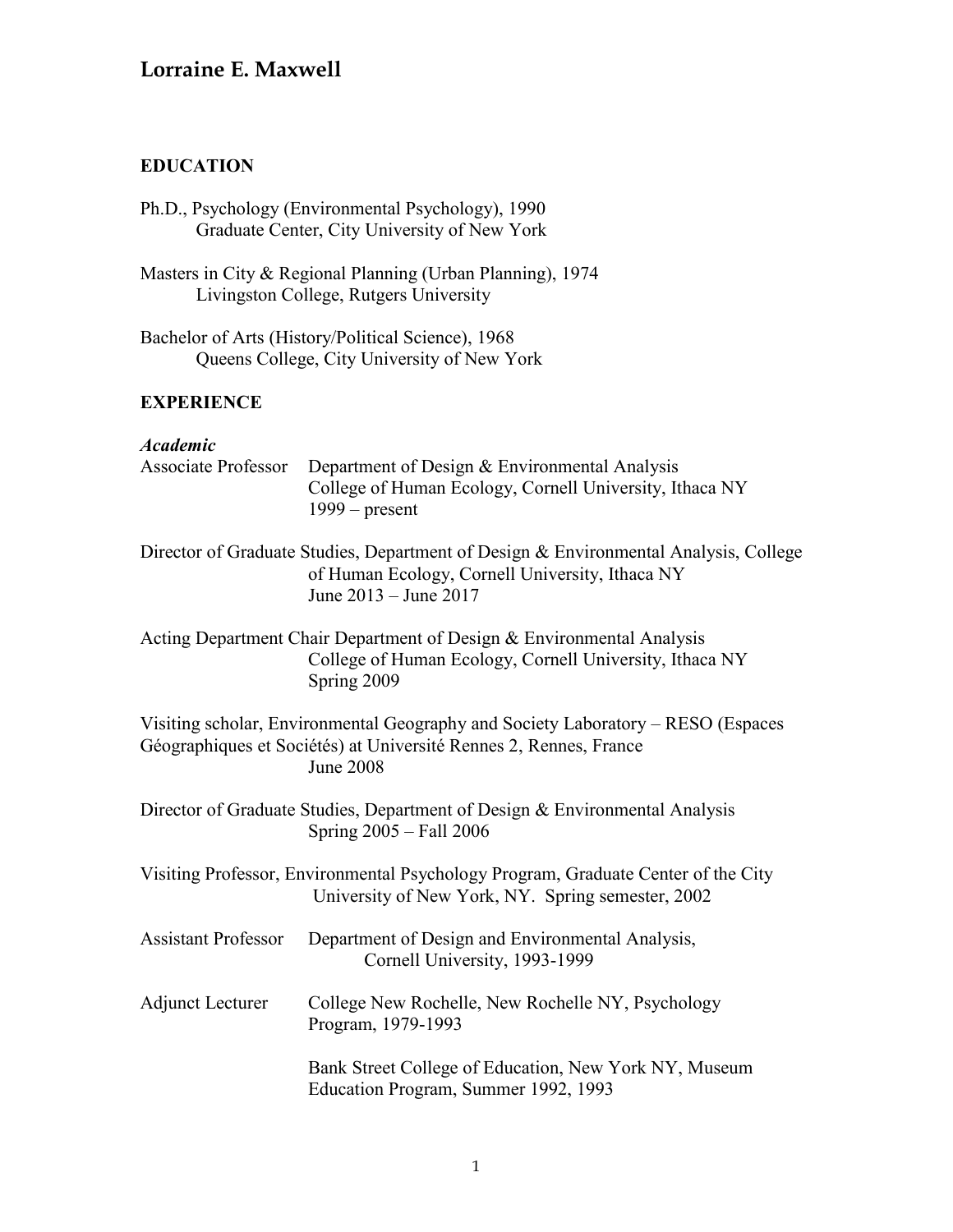|                           | Hunter College, City University of New York, New York NY,<br>Psychology Department, Fall 1990                              |
|---------------------------|----------------------------------------------------------------------------------------------------------------------------|
|                           | Queens College, City University of New York, Flushing NY,<br>Interior Design, Fall 1983                                    |
|                           | City University of New York Alternative Degree Program,<br>Research methods course, Fall 1979                              |
|                           | Essex County Community College, Newark NJ, Urban<br>Studies Program, 1973-1975                                             |
|                           | Assistant Professor of Research, non-tenure track. Sociology Department<br>Rutgers University, New Brunswick NJ, 1970-1972 |
| <b>Research Assistant</b> | Queens College Institute of Community Studies, Flushing<br>NY, 1968-1969                                                   |
| <b>Planning</b>           | Project Manager, Associate, Gruzen Samton, Architects Planners Interior Designers,<br>New York, NY, 1977-1993              |
|                           | Senior Planner, Mayor's Policy & Development Office, City Planning Office<br>Newark NJ, 1972-1977                          |
|                           | Education Planner, New Jersey State Department of Education, Trenton NJ<br>1969-1970                                       |
|                           |                                                                                                                            |

### **PUBLICATIONS**

#### **A.** Journals

Maxwell, L.E. & Cassells, R.C. In review. Adolescents' experience of their neighborhood: Safety, affordances and stigma. *Children, Youth and Environments.*

Maxwell, L. E. (2019). Book review: Practice-based research in children's play. W. Russell, S. Lester, & H. Smith. *Children, Youth and Environments*, *29*, 164-166.

Maxwell, L.E. & French, R. (2016). Elementary school library design: Student perceptions of a Learning Commons. *Children, Youth and Environments, 26*, 61-82.

Maxwell, L.E. (2016). School building quality, school social climate and academic achievement: A mediation model. *Journal of Environmental Psychology, 46,* 206-216. doi.:10.1016/j.jenvp.2016.04.009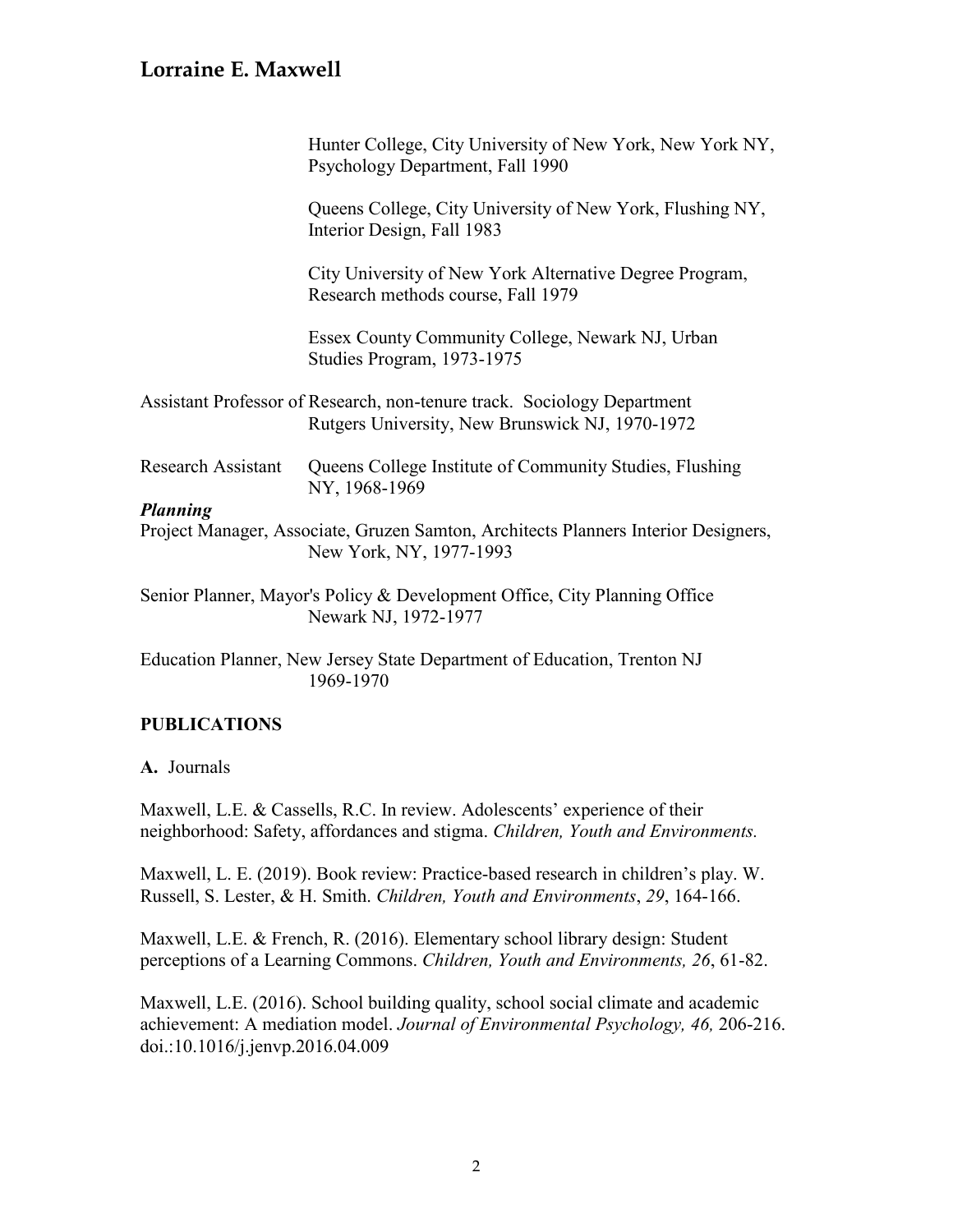Maxwell, L. E. (2015). Book review: The Science of Play: How to build playgrounds that enhance children's development. Susan G. Solomon. *Children, Youth and Environments, 25*, 301-303.

Maxwell, L. E. & Schechtman, S. (2012). The role of objective and perceived school building quality in student academic outcomes and self-perception. *Children, Youth and Environments, 22*, 24-51.

Whipple, S. Evans, G.W., Barry, R.L., Maxwell, L.E. (2010). An ecological perspective on cumulative school and neighborhood risk factors related to academic achievement. *Journal of Applied Developmental Psychology, 31*, 422-427.

Jang, S-O. & Maxwell, L.E. (2009). A cross-cultural study of the types of children's play and attention time between Korea and USA for planning activity area of day care centers. *Journal of the Architectural Institute of Korea: Planning and Design, May*, 51-58.

Maxwell, L.E., Mitchell, M.R., & Evans, G.W. (2008). Effects of play equipment and loose parts on preschool children's outdoor play behavior: An observational study and design intervention. *Children, Youth and Environments, 18* (2), 37-63.

Travlou, P., Eubanks Owens, P., Ward Thompson, C., & Maxwell, L. (2008). Place mapping with teenagers: Locating their territories and documenting their experience of the public realm. *Children's Geographies*, *6*(3), 309-326.

Maxwell, L.E. & Chmielewski, E. J. (2008). Environmental personalization and elementary school children's self-esteem. *Journal of Environmental Psychology*, *28*, 143- 153.

Maxwell, L.E. (2007). Competency in child care settings: The role of the physical environment. *Environment and Behavior, 39*(2), 229-245.

Laquatra, J., Maxwell. L.E. & Pierce, M. (2005). Indoor air pollutants: Limited-resource households and childcare facilities. *Journal of Environmental Health, 67*(7), 39-43.

Shin, J., Maxwell, L.E., & Eshelman, P. (2004). Hospital birthing room design: A study of mother's perception of hominess. *Journal of Interior Design, 30*(2) 23-26.

Maxwell, L.E. (2003). Home and school density effects on elementary school children: The role of spatial density. *Environment and Behavior, 35* (4), 566-578.

Miller, A. S. & Maxwell, L.E. (2003). Exploring the role of home design in fostering family interaction: The use of programming methods in research. *Journal of Interior Design, 29 (*1&2), 50-65.

Maxwell, L. E. & Evans, G.W. (2002). Museums as learning settings: The importance of the physical environment. *Journal of Museum Education, 27*(1), 3-7.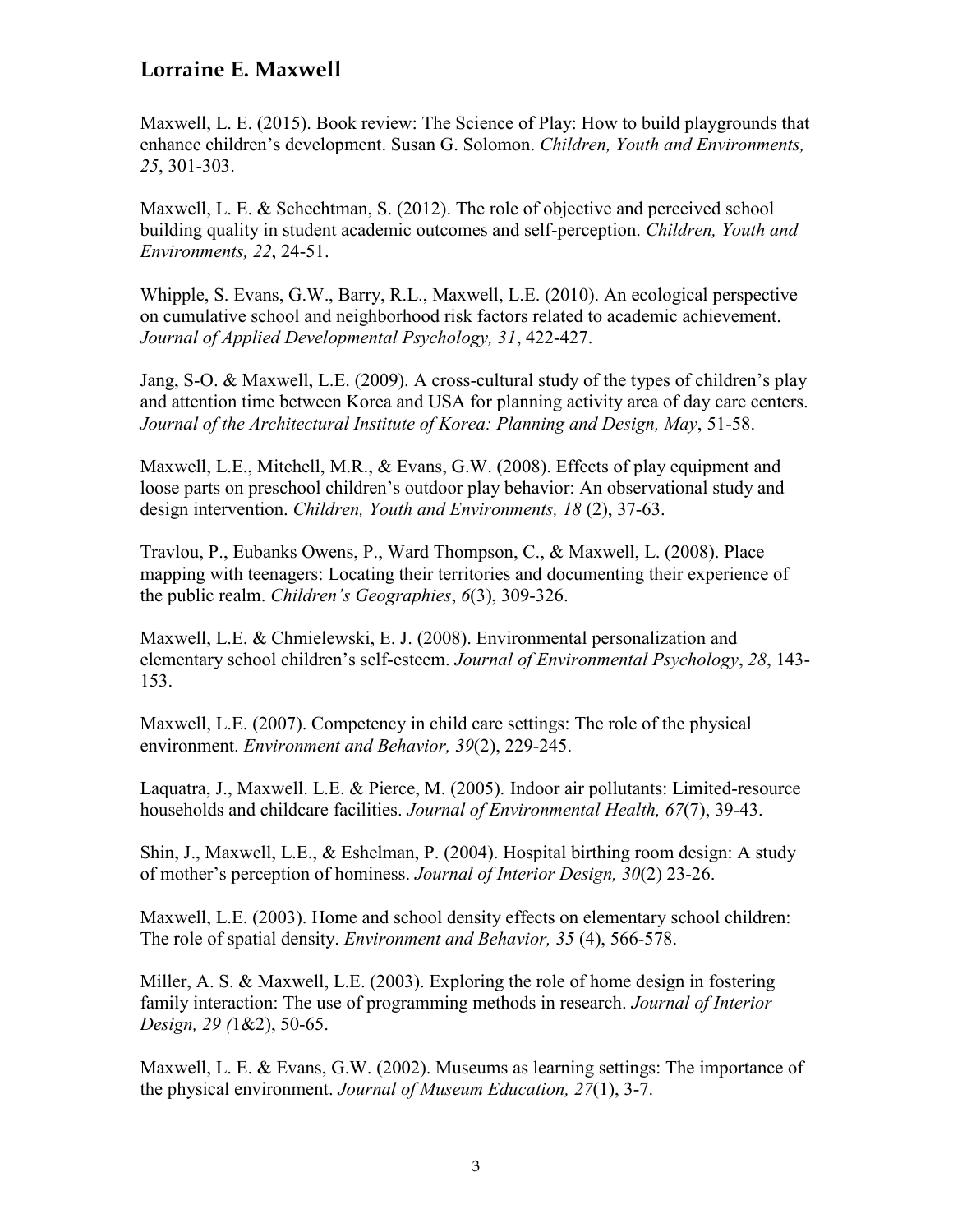Maxwell, L. E. & Killeen, J. P. (2002). Museum visits: Experiences of special education and typically developing children. *Journal of Museum Education, 27*(1), 18-21.

Maxwell, L. E. (2002). Children's healthcare environments: A book review. *Journal of Architectural and Planning Research, 19* (2), 176-178.

Maxwell, L. E. (2000). A safe and welcoming school: What students, teachers, and parents think. *Journal of Architectural and Planning Research, 17*(4), 271-282.

Maxwell, L. E. & Evans, G. W. (2000). The effects of noise on pre-school children's prereading skills. *Journal of Environmental Psychology, 20*, 91-97.

Evans, G. W., Maxwell, L. E., & Hart B. (1999). Parental language and verbal responsiveness to children in crowded homes. *Developmental Psychology, 35* (4), 1020- 1023.

Maxwell, L. E. (1999). Children, computers, and school furniture*. The Educational Facility Planner, 35*(2), 5-7.

Maxwell, L. E. (1999). Long term effects of crowding on children. *Bulletin of People-Environment Studies, 13, Summer*, 12-13.

Laeser, K. L., Maxwell, L. E., & Hedge, A. (1998). The effect of computer workstation design on student posture. *The Journal of Research on Computing in Education, Winter, 31* (2), 173-188.

Evans, G. W. & Maxwell, L. E., (1997). Chronic noise exposure and reading deficits: The mediating effects of language acquisition. *Environment and Behavior, 29*(5), 638-656.

Maxwell, L. E., (1996). Multiple effects of home and day care crowding. *Environment and Behavior, 28(*4), 494-511.

Maxwell, L. E. (1996). Designing early childhood education environments: A partnership between architect and educator. *The Educational Facility Planner, 33* (4), 14-18.

**B.** Book chapters

Maxwell, L. E. (2018). The role of the physical environment in education. In A. Devlin (Ed.). *Environmental psychology and human well-being: Effects of built and natural settings* (pp.135-165). San Diego, CA. Elsevier.

Ferguson, K. T. & Maxwell, L. E. (2016). Setting influences on child development. In *The Encyclopedia of Contemporary Child Development*. Thousand Oaks, CA: Sage.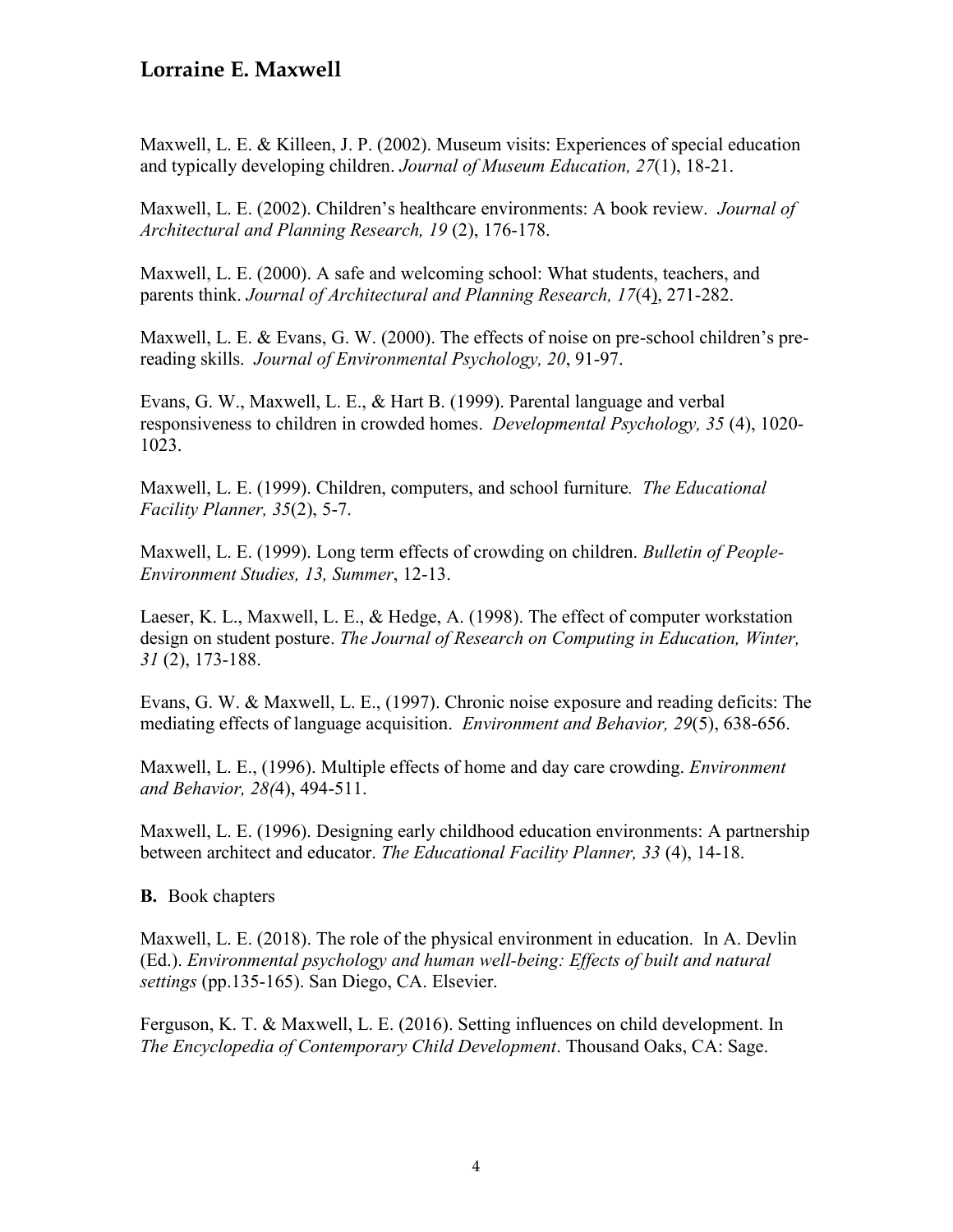Maxwell, L. E. & Evans, G.W. (2014). Children and the physical environment. In R. Cooper, E. Burton & C. L. Cooper (Eds.) *Wellbeing: A complete reference guide, Volume II, Wellbeing and the Environment* (pp. 273-300). Oxford, UK: Wiley-Blackwell.

Maxwell, L.E. (2009). Chaos outside the home: The school environment (pp.83-96). In G.W. Evans & T. D. Wachs (Eds*.), Chaos and its influence on children's development: An ecological perspective*. Washington, DC: American Psychological Association.

Maxwell, L.E. (2007). Preschool and day care environments. In R. Lueder & V. Rice (Eds.), *Child Ergonomics* (pp. 653-688). New York: Taylor and Francis.

Maxwell, L.E. (2006). Crowding, class size, and school size. In H. Frumkin, R. Geller, I. L. Rubin, & J. Nodvin (Eds.), *Safe and Healthy School Environments* (pp. 13-19). Oxford, UK: Oxford University Press.

Maxwell, L.E. (2006). Noise. In H. Frumkin, R. Geller, I.L. Rubin, & J. Nodvin (Eds.), *Safe and Healthy School Environments* (pp. 34-45). Oxford, UK: Oxford University Press.

Evans, G.W. & Maxwell, L.E. (2004). Noise and human behavior. In N. Stanton, A. Hedge, K. Brookhuis, E. Salas, & H. Hendrick (Eds.) *Handbook of human factors and ergonomics methods* (pp. 72.1-72.5). New York: CRC Press.

**C.** Proceedings

Simon, N.S., Evans, G.W., & Maxwell, L.E. (2006). *Building quality, academic achievement and the achievement gap*. XIIth Architecture & Behavior Colloqiuium. Monte Verita, Switzerland.

Maxwell, L. E. & Evans, G. W. (1998). Interior noise exposure and reading readiness among preschool children. In Carter, N. L. Eden, D. & Brown, A. L., (Eds.), *7th International Congress on Noise as a Public Health Problem*. Sydney, Australia.

Maxwell, L. E. (1996). A safe and welcoming school: A community research project. In *Applied Research in Architecture and Planning,* Architectural Research Centers Consortium, Tucson, AZ: Arizona State University, pp. 21-29.

Maxwell, L. E., (1985). A case study: Staff/administration participation in site location and spatial planning for a correctional facility. In S. Klein, R. Wener, & S. Lehman (eds.), *EDRA 16 proceedings, Environmental change/Social change* (pp. 359-360). New York, NY

### **D.** Monographs

Maxwell, L.E. (1999). *School building renovation and student performance.* Phoenix, AZ.: Council of Educational Facility Planners, International.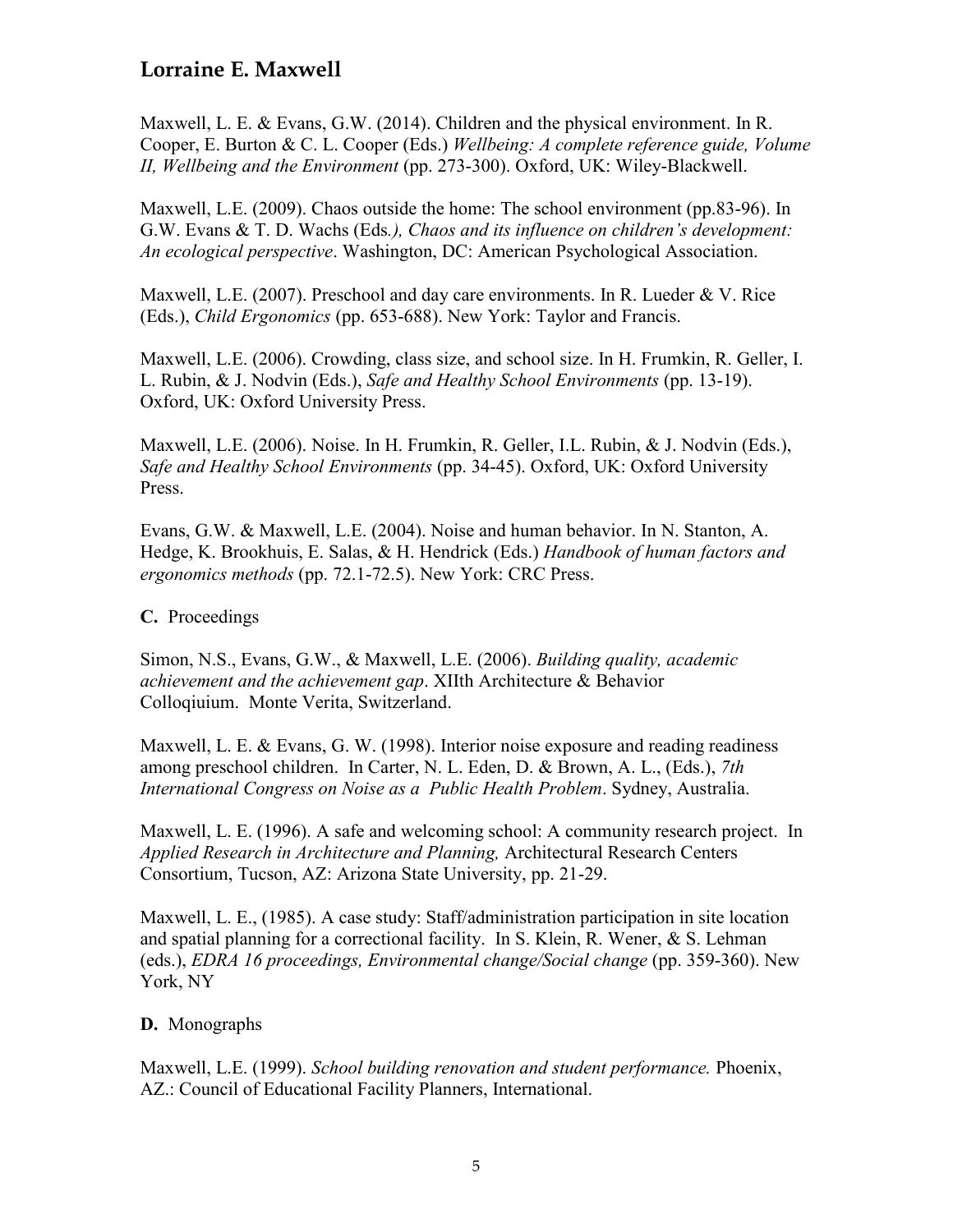#### **E.** Newsletters

Maxwell, L. E. (2009). 'Big house, better house' is so 2007: It doesn't take a McMansion to have the perfect space for family interaction. *Christian Science Monitor*, [www.csmonitor.com](http://www.csmonitor.com/)

Maxwell, L. E. (2009). Cornell Perspectives: It doesn't take a McMansion to have the perfect space for family interaction. *Cornell Chronicle Online*. [www.news.cornell.edu](http://www.news.cornell.edu/)

Maxwell, L. E. & Evans, G. W. (2008). Community-based child care settings. *Implications, 6*(1). http://www.informedesign.umn.edu/\_news/jan\_v06r-p.pdf

Maxwell, L.E. (2001). Does you school's design foster student learning? Space per student may be important. *On Board. N. Y. State School Boards Association, 2*(21), 7.

Maxwell, L. E. (1999). Assessing your childcare space. *Family Childcare Connections, 9* (1). 1-2.

Maxwell, L. E. (1997). Designing preschool classrooms for inclusive programs. *Child Care Center Connections, 6* (3), 2-3.

**F.** Fact sheets and brochures

Maxwell, L. E., (1995). *The physical environment of a childcare center: What parents should know*. Ithaca, NY: Cornell University, A Cornell Cooperative Extension publication.

Maxwell, L. E., (1996). Facility planning and management overview. *Facility Planning and Management Notes,* 1(1). Cornell Cooperative Extension, Cornell University, Ithaca, NY

Maxwell, L. E. & Hedge, A. (1996). Carpet and indoor air quality. *Facility Planning and Management Notes*, 1(2), Cornell Cooperative Extension, Cornell University, Ithaca, NY

Maxwell, L. E. & Becker, F. (1996). The workplace of the 21st century. *Facility Planning and Management Notes,* 1(3), Cornell Cooperative Extension, Cornell University, Ithaca, NY.

Maxwell, L. E. (1996). Preventing Carpal Tunnel Syndrome in Computer Users. *Facility Planning and Management Notes*, 1(4), Cornell Cooperative Extension.

Maxwell, L. E. & Hedge, A. (1997). Lighting in the Workplace. *Facility Planning and Management Notes*, 1(5), Cornell Cooperative Extension.

Maxwell, L. E., (1997). Cleaning Preserves Carpets and Protects our Health. *Facility Planning and Management Notes, 1(*6), Cornell Cooperative Extension.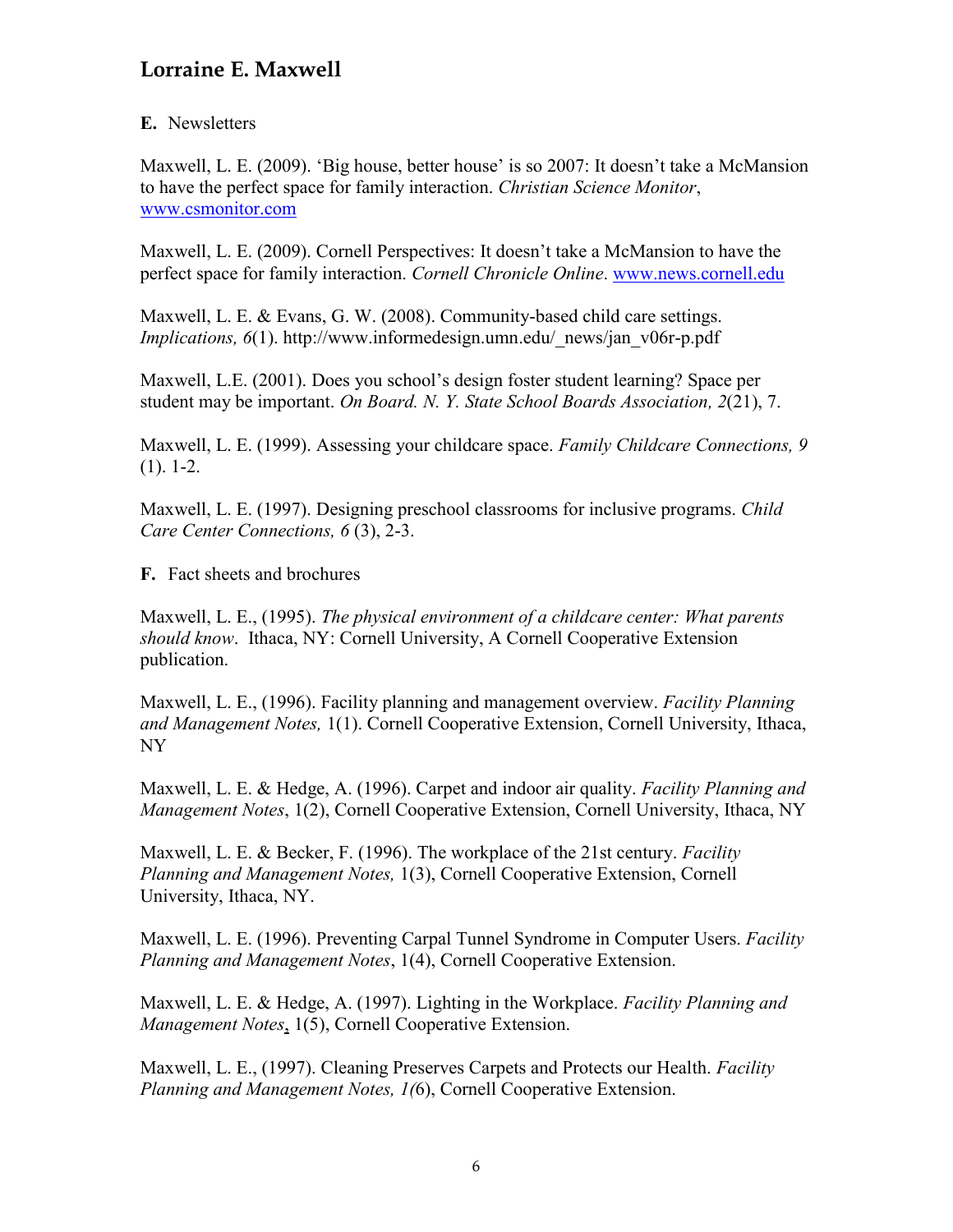Maxwell, L. E. (1997). Employer-Sponsored Childcare. *Facility Planning and Management Notes.* 1(7), Cornell Cooperative Extension.

Maxwell, L. E. (1998). Designing the Home Office. *Facility Planning and Management Notes*, 1(8). Cornell Cooperative Extension.

Maxwell, L. E., Healthy Mouse Use. (1998). *Facility Planning and Management Notes*, 1(9), Cornell Cooperative Extension.

LaQuatra, J. & Maxwell, L. E. (2000). Radon in the Schools. *Facility Planning and Management Notes*, 1 (10). Cornell Cooperative Extension.

Maxwell, L. E. & Kase, L. I. (1997*). Design of Long-term care facilities for Alzheimer's patients.* A Cornell Cooperative Extension Publication.

Maxwell, L. E., Noise in the Workplace (2000). *Facility Planning and Management Notes,* 1(11), Cornell Cooperative Extension.

**G.** Training Manuals

Maxwell, L. E. (1998). *Designing child care settings: A child centered approach*. Ithaca, NY: Cornell Cooperative Extension.

Maxwell, L. E. (1999). *Parents' and Children's Activities Book*. Ithaca, NY: Cornell Cooperative Extension.

**H.** Videos

Maxwell, L. E., (1998). *A safe and efficient workplace: Alternative workplace strategies.* Ithaca, NY: International Workplace Studies Program, Cornell University

Maxwell, L. E., (1998). *A safe and efficient workplace: Ergonomic issues.* Ithaca, NY: International Workplace Studies Program, Cornell University.

### **CORNELL COURSES TAUGHT**

DEA 6200 Graduate Seminar - Studies in Human Environment Relations DEA 3590/6500 Problem Seeking through Programming DEA 4100 Diversity and Facility Design DEA 4150 Strategic Facility Planning for Social Institutions HE 3100 Human Ecology Mentoring Program DEA 7100 Graduate Pro Seminar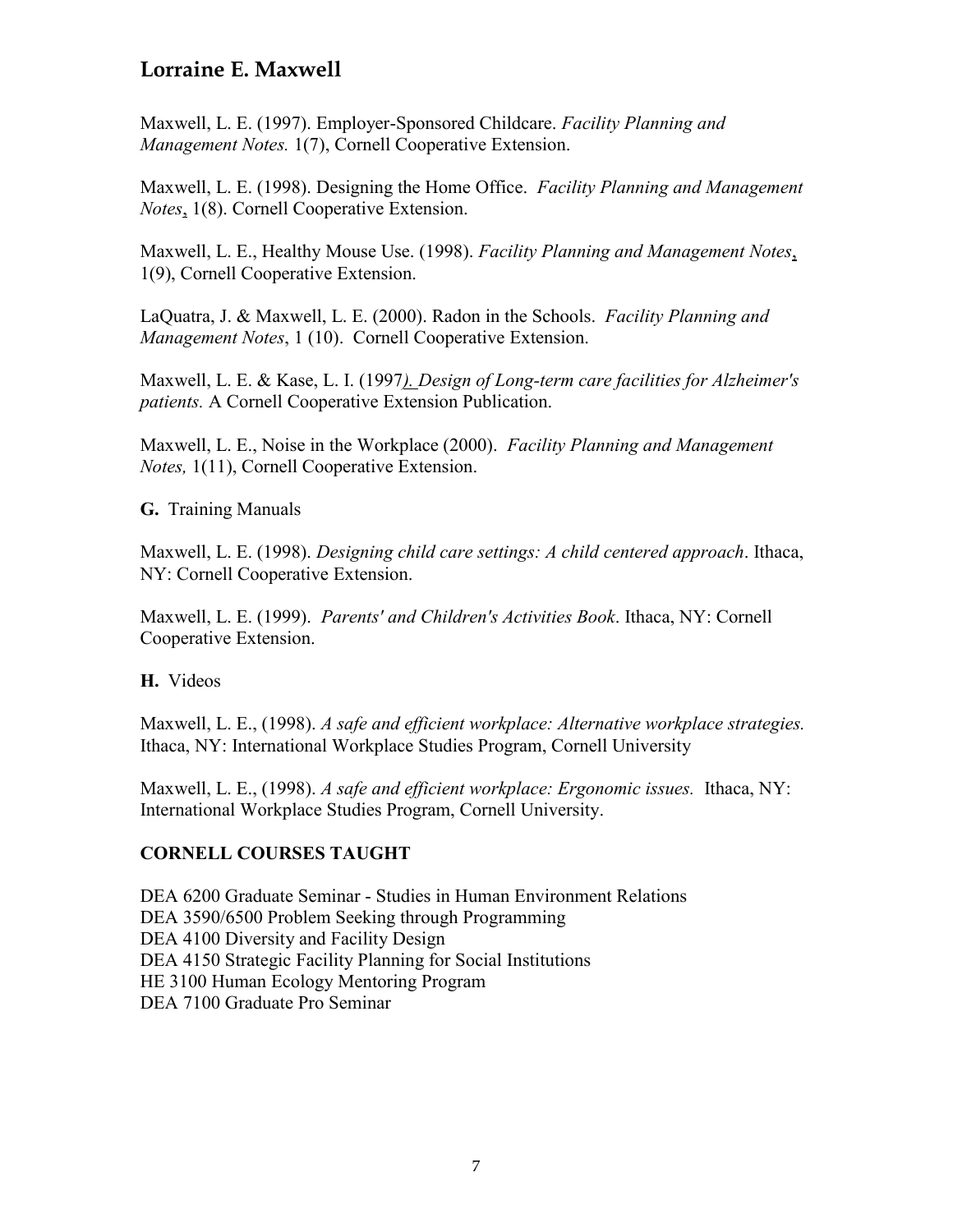#### **GRADUATE STUDENT THESES**

Stephanie M. Lev, 1996, Facilities, Planning and Management, The effects of plants on patient anxiety levels in a university health center waiting room, Chair

Kathryn L. Laser, 1997, Human Environment Relations, The effect of computer workstation design on student posture and computer task performance: Children grades 6 and 8, Chair

Christy Martin, 2001, Facilities Planning and Management, Nursing Home design: The effect of environmental quality and design on visitation rates, Chair

Allison Miller, 2001, Human Environment Relations, Fostering family interaction through home design: An application of the architectural programming process, Chair

Kimberly Michaels, 2001, Landscape Architecture, Consider the child: Designing a garden playscape for infants and toddlers, Committee member

Jung-hye Shin, 2001, Human Environment Relations, Effect of birthing room design features on mothers' perception of homeyness, Chair

Emily Kuperstein, 2002, Human Environment Relations, The impact of increased environmental personalization on the socio-emotional development of kindergarteners and first graders, Chair

Lesa Carter, 2002, PhD, Education, Experiences of black women students in graduate education, Committee member

Mari R. Mitchell, 2003, Human-Environment Relations, Increasing dramatic play for preschool children in an outdoor play environment, Chair

Esther S. Greenhouse, 2003, Human Environment Relations, The impact of improved lighting on minimizing environmental press associated with the visual deficits of Alzheimer's disease, Chair

Malcolm A, Brown, 2003, Facilities Planning and Management, Going for the green: A case study analysis evaluating energy performance of a conventional vs. green Olympic speed skating oval, Committee member

Caroline Hegarty, 2004, Facilities, Planning and Management, Effects of floor plan on layout on social network formation in college residence halls Chair

Susan Porter Wyche, 2004, Human Environment Relations, Designing speculative cleaning products: Using elders' past and present cleaning experiences to inform design, Chair

Linda Jang, Human Environment Relations, 2005, The effects of the physical environment of residential group care facilities on children's social competence, Chair

Nicole Simon, 2005, Human Environment Relations, Building quality, academic achievement and self-competency in New York City public schools, Chair

 Melissa Darmente, Interior Design, 2005, Universal design and personalization in play manipulatives for children, Committee member.

Jung Ja Park, 2006, Human Environment Relations, Case study: Child Care Center Design for Parent-Child Interaction, Chair

Nicole Sroka, 2006, Human Environment Relations, Meta-Analysis of published literature on the role of loose parts in the play behavior of non-typically developing children, Chair

 Beth Johnson, 2006, City and Regional Planning, The role of the black church in community development, Committee member.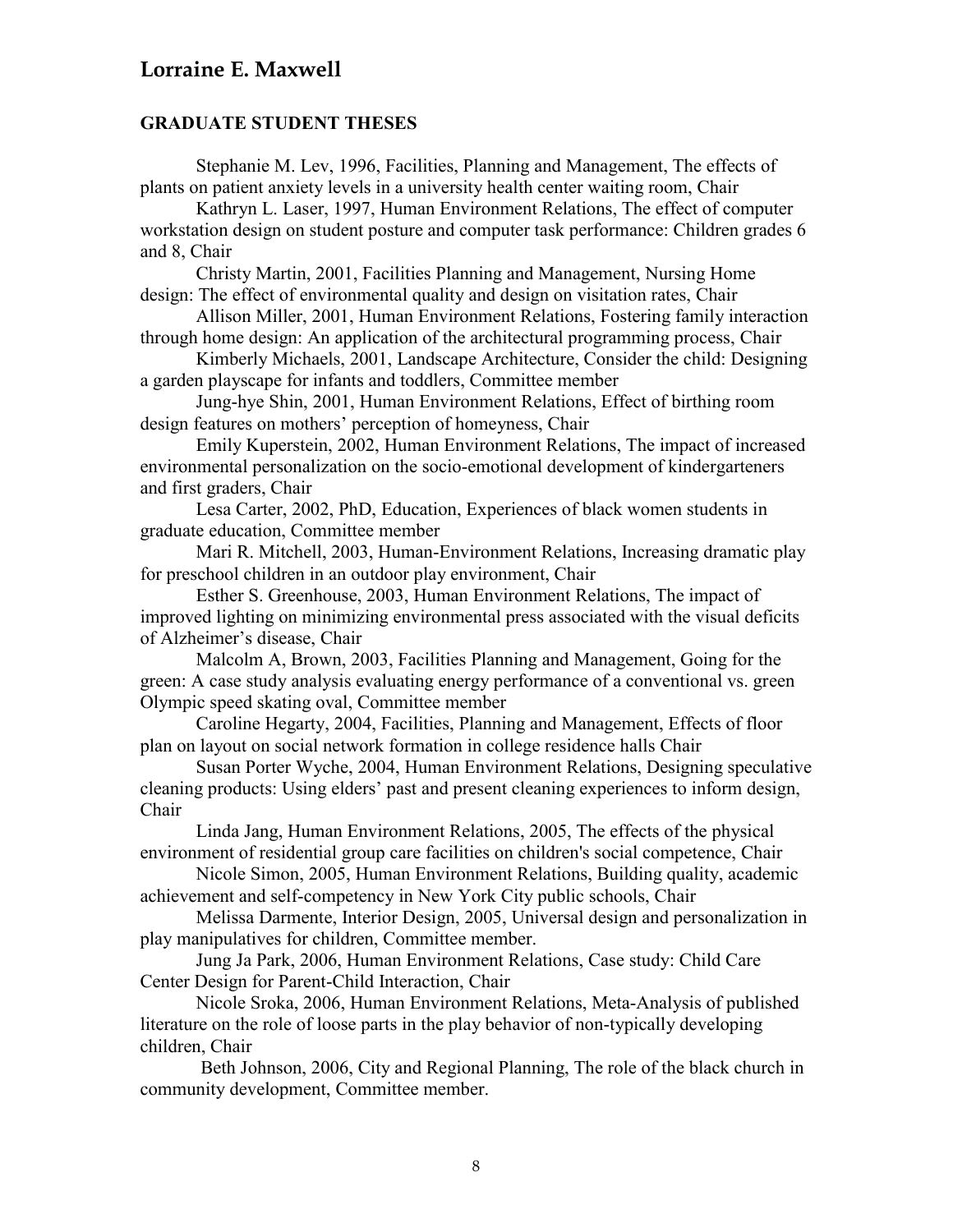Jamie E. Holmer, 2007, Human Environment Relations, Exploring effective education of family childcare providers about issues related to indoor environmental pollutants, Chair

Tammy Johnson, 2010, Facilities Planning and Management, Cornell child care center outdoor playscapes: A post-occupancy evaluation, Chair

Vanessa P. Del Aguila, 2010, Human Environment Relations, The effect of classroom searing arrangement on the social competency of autistic preschoolers, Chair

Suzanne Schechtman, 2011, Human Environment Relations, The impact of students' perception of school building quality and self-perception on academic outcomes, Chair

Raechel Schneider, 2013, Facilities, Planning and Management, The impact of spatial design on teacher communications: A case study, Chair

Karlton Lattimore, 2013, Human Environment Relations, The effect of seating orientation and spatial boundaries on person-centered counseling sessions, Chair

Danielle Dunn, 2014, City and Regional Planning, Principles for community engagement in the process of school design, Minor Committee member

Asea Thompson, 2015, City and Regional Planning, It's not just art. Minor Committee member.

Jacqueline Callan, 2018, Facilities, Planning and Management. An underutilized tool: The physical classroom environments impacts student collaborative work, Chair.

### **KEYNOTE PRESENTATIONS**

School building quality and engaging students in learning. Northeast Regional Meeting, CEFPI. Saratoga Springs, NY, April 2015.

The school of the future: Why facility design matters. New York Chapter of CEFPI (Council of Educational Facility Planners, International), Troy, NY, November 2013.

Why is the physical environment of childcare environments important? Annual meeting of the Day Care and Child Development Council of Tompkins County. Ithaca, NY, May, 2001.

A place for children. Child Caregivers' Workshop Day, Steuben County Regional Human Development Program Cornell Cooperative Extension, Wayland-Cohocton School, NY. April, 1998.

The physical environment of infant-toddler child care programs. Early Head Start Conference, Head Start Region IIA. Newark, NJ. October, 1996.

The importance of the physical environment for children's development. Jefferson-Lewis Child Care Council 4th Annual Child Care Conference. Watertown, NY. April, 1995.

### **INVITED LECTURES, TALKS**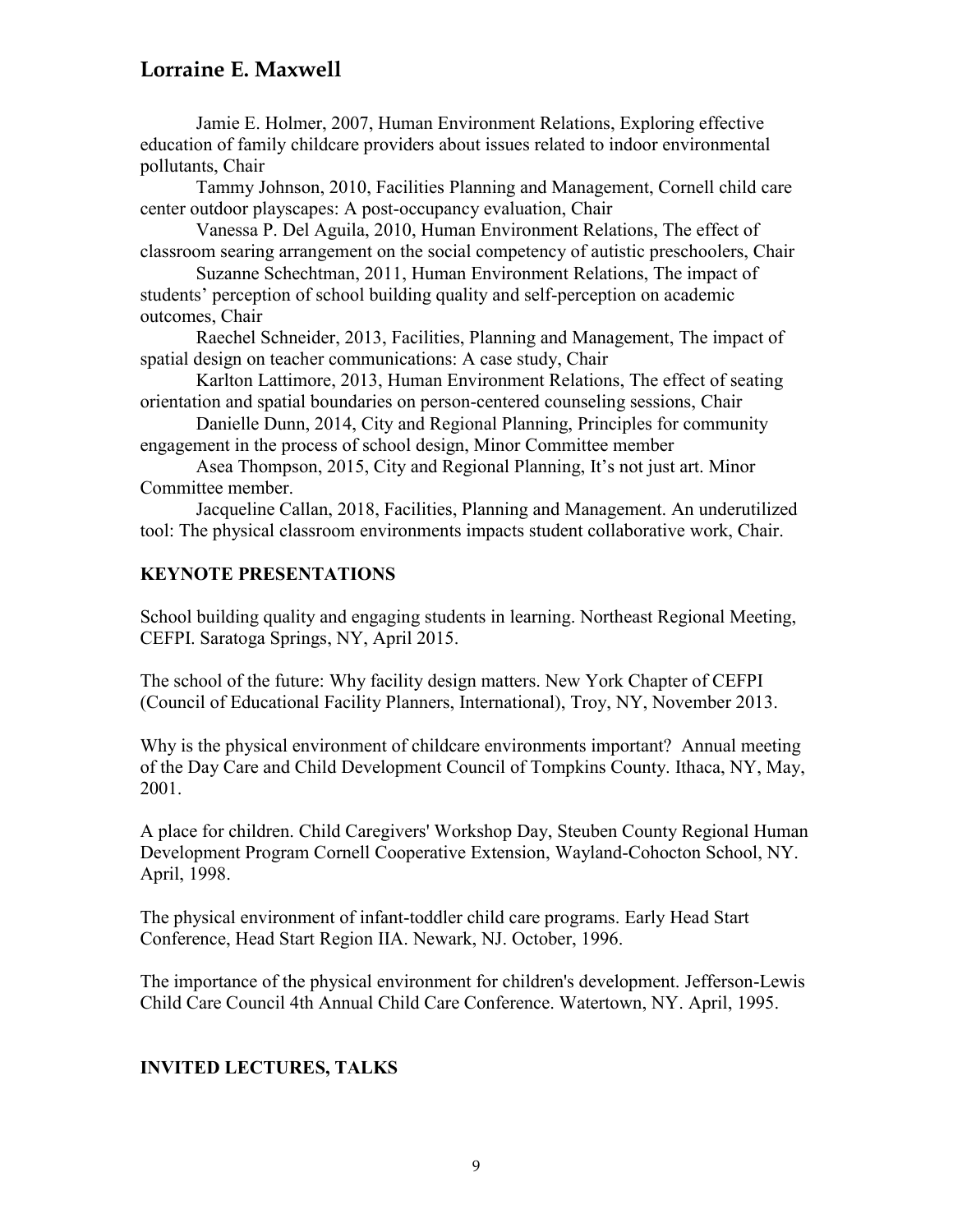Presentation in celebration of 50<sup>th</sup> anniversary of the Environmental Psychology Program of the City University of New York. May, 2018.

Role of research in design. Graduate design class. College of Design, North Carolina State University. Raleigh, NC. March, 2018.

Methods in environmental psychology. Graduate class. College of Design, North Carolina State University. Raleigh, NC. March, 2015

Youth self-perception and the physical environment. Youth Development Research Update, Bronfenbrenner Center for Translational Research, Ithaca, NY, June 2014

School planning and design workshop. McGraw Ashley Architects, Syracuse, NY. June 2011.

How community noise affects children and adults. Rochester Soundscape Society, Inc. A Community Forum, June 6, 2009, Rochester, NY.

Children, Teens, Place and Self-perception. Journée Internationale, IUFM (Institut Universitaire de Formation des Maîtres), June 2008. Rennes, France.

Healthy learning environments. National School Supply and Equipment Association annual conference. March 2006, Orlando, FL.

Importance of the physical environment in child care programs. Mid York Child Care Coordinating Council, March 2005, Oneida County, New York

Healthy learning environments. National School Supply and Equipment Association January 2005. San Antonio, TX

Panel topic, "Do school facilities affect academic outcomes". California Coalition for Adequate School Housing annual conference. March 2005. Sacramento, CA.

Designing for competency in early childhood environments. Child & Family Studies Social Sciences Interdisciplinary Program, State University of New York at Stony Brook, February, 2002.

American Institute of Architects, New York Southern Tier chapter. March 2000.

Kyoritsu Women's University, Tokyo, Japan. Graduate Program in Design. April 1999.

Texas A & M University, College of Architecture. 1999 Rowlett lecture/Educational Facilities Symposium. February 1999.

St. James Presbyterian Church, New York City, NY. Youth Day Program, Spring 1997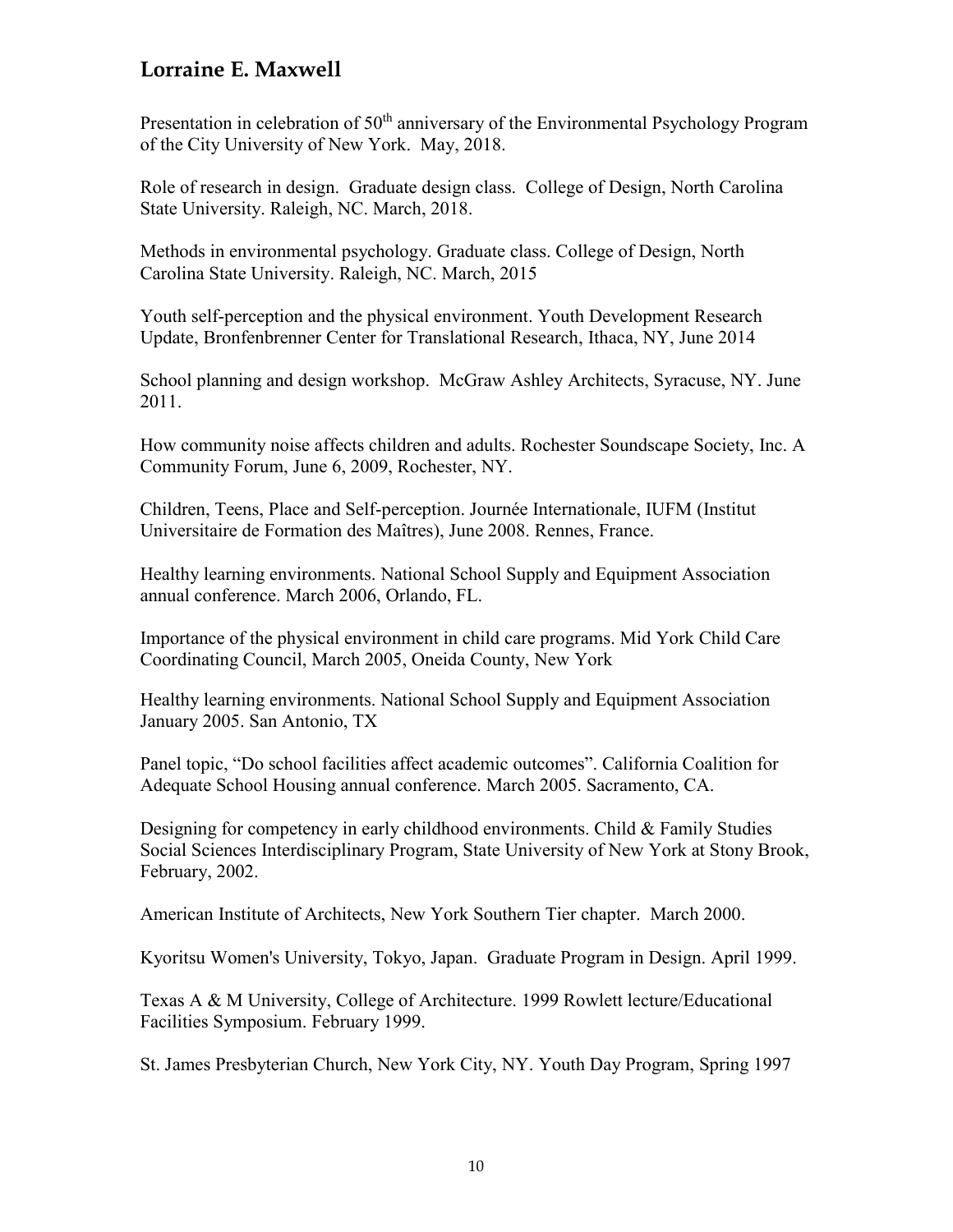Manhattan Community College, City University of New York, New York, NY. Early Childhood Education Program. Fall, 1994

#### **CONFERENCE PRESENTATIONS**

Considering client needs in Corrections: Incorporating social and physical concerns in change. Environmental Design Research Association, New York, NY. June 1985.

An instrument for observing children's use of outdoor play equipment. American Psychological Association, Annual meeting, New York, NY. August, 1995.

A safe and welcoming school: A community research project. Architectural Research Center's Consortium. University of Arizona, School of Architecture. Tucson. AZ. April, 1996.

Preschool children's use of space in inclusive programs and effects on task involvement. Inclusive Schools and Communities for Children and Youth, University of the State of New York and the State Department of Education. Tarrytown, NY. May, 1996.

A method for training child care providers to design child care spaces. A panel presentation: Research and the design of children's and youth environments. Environmental Design Research Association, Annual meeting, Salt Lake City, UT. June, 1996.

Shared spaces for children: Inclusive classroom settings. Environmental Design Research Association. Montreal, Canada. May, 1997.

Computer Workstation Design Effects on Posture and Performance: Children Grades 6 & 8. The 41st Annual Conference for the Human Factors and Ergonomics Society - 'Ancient Wisdom, Future Technologies'. September, 1997.

Preschool children's use of outdoor play equipment. Environmental Design Research Association. St. Louis, MO. March, 1998.

Teaching child care providers to design childcare spaces. Teaching environmental psychology workshop. Environmental Design Research Association. St. Louis, MO. March, 1998.

The effect of noise on preschool children's pre reading skills. The International Association for People-Environment Studies, Eindhoven, the Netherlands. July, 1998.

An instrument for evaluation children's outdoor play. A symposium on evaluating children's environments. The International Association for People-Environment Studies, Eindhoven, the Netherlands. July, 1998.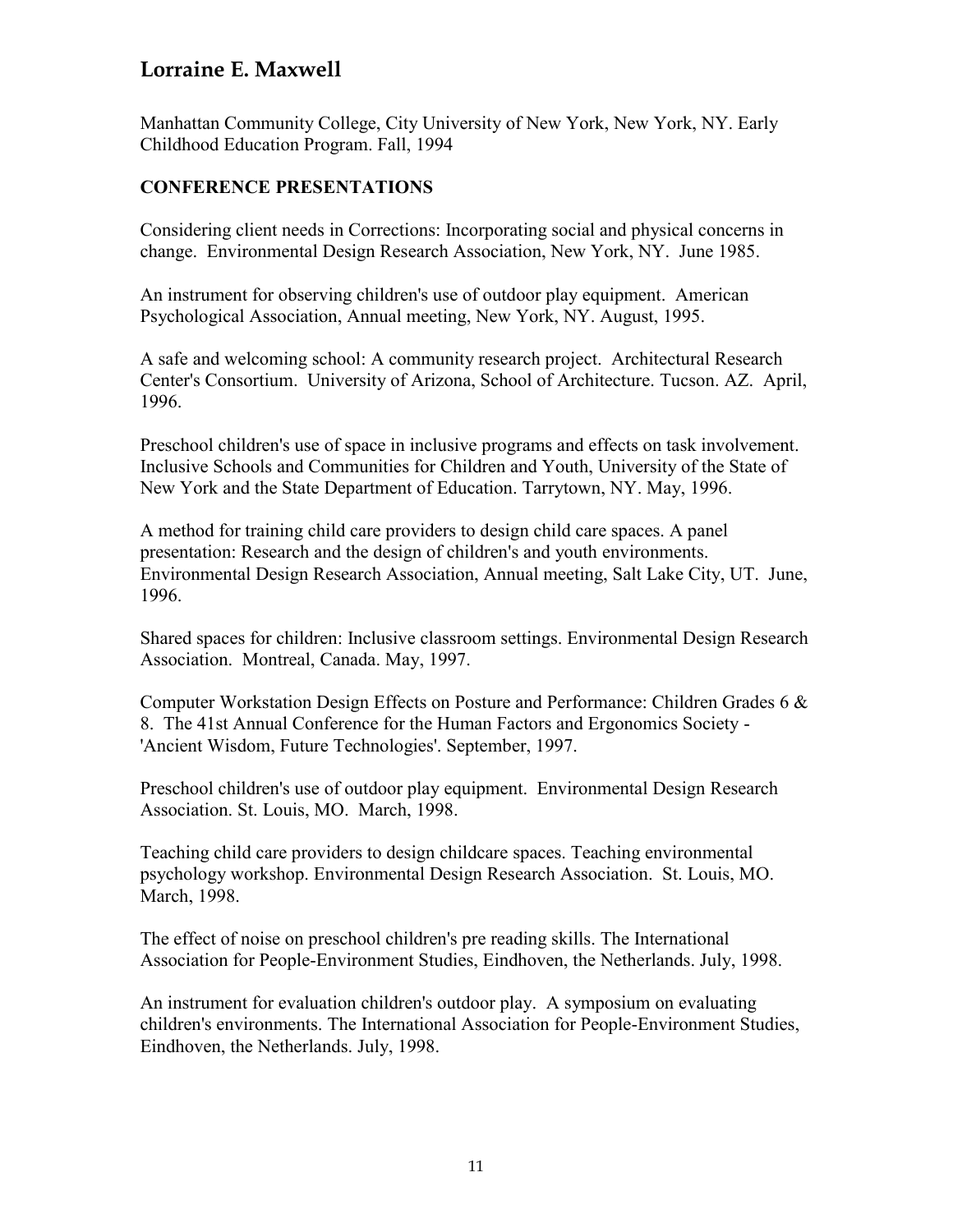The effects of home and school crowding on elementary school children's reading skills. Environmental Design Research Association, Orlando, FL. June, 1999.

The role of play equipment design on preschool children's play behavior in an outdoor setting. The International Association for People-Environment Studies. Paris, France, July 2000.

Museum physical characteristics and effects on children's retention of information: A case study. The International Association for People-Environment Studies. Paris, France, July 2000.

Children, Computers and Classrooms. International Ergonomics Society/Human Factors and Ergonomics Society. San Diego, CA. August, 2000.

Indoor Air Quality in Early Childhood Facilities, Northeast Region Conference, Council of Educational Facilities Planner International. Lancaster, PA. April, 2001.

Educational Ergonomics in the  $21<sup>st</sup>$  Century.  $15<sup>th</sup>$  International Occupational Ergonomics and Safety Conference, Fairfax, VA. June, 2001.

Environmental effects on preschool children's development of competency. Environmental Design Research Association, Edinburgh, Scotland. July, 2001.

Research issues on noise and child development. Environmental Design Research Association, Edinburgh, Scotland. July, 2001.

Home design and family interaction: A programming process. Environmental Design Research Association, Philadelphia, PA. May, 2002

Spaces for family interaction: A child's perspective. Environmental Design Research Association, Philadelphia, PA. May, 2002

Children's environmental meaning and self-concept. International Association for People- Environment Studies, La Coruna, Spain. July, 2002.

Preschool children's competency and the design of the childcare spaces: A classroom rating scale. International Association for People - Environment Studies (IAPS), La Coruna, Spain. July, 2002.

Teens and Public Spaces, Environmental Design Research Association, Milwaukee Wisconsin, May 2003

Children's Residential Spaces, Environmental Design Research Association, Milwaukee Wisconsin, May 2003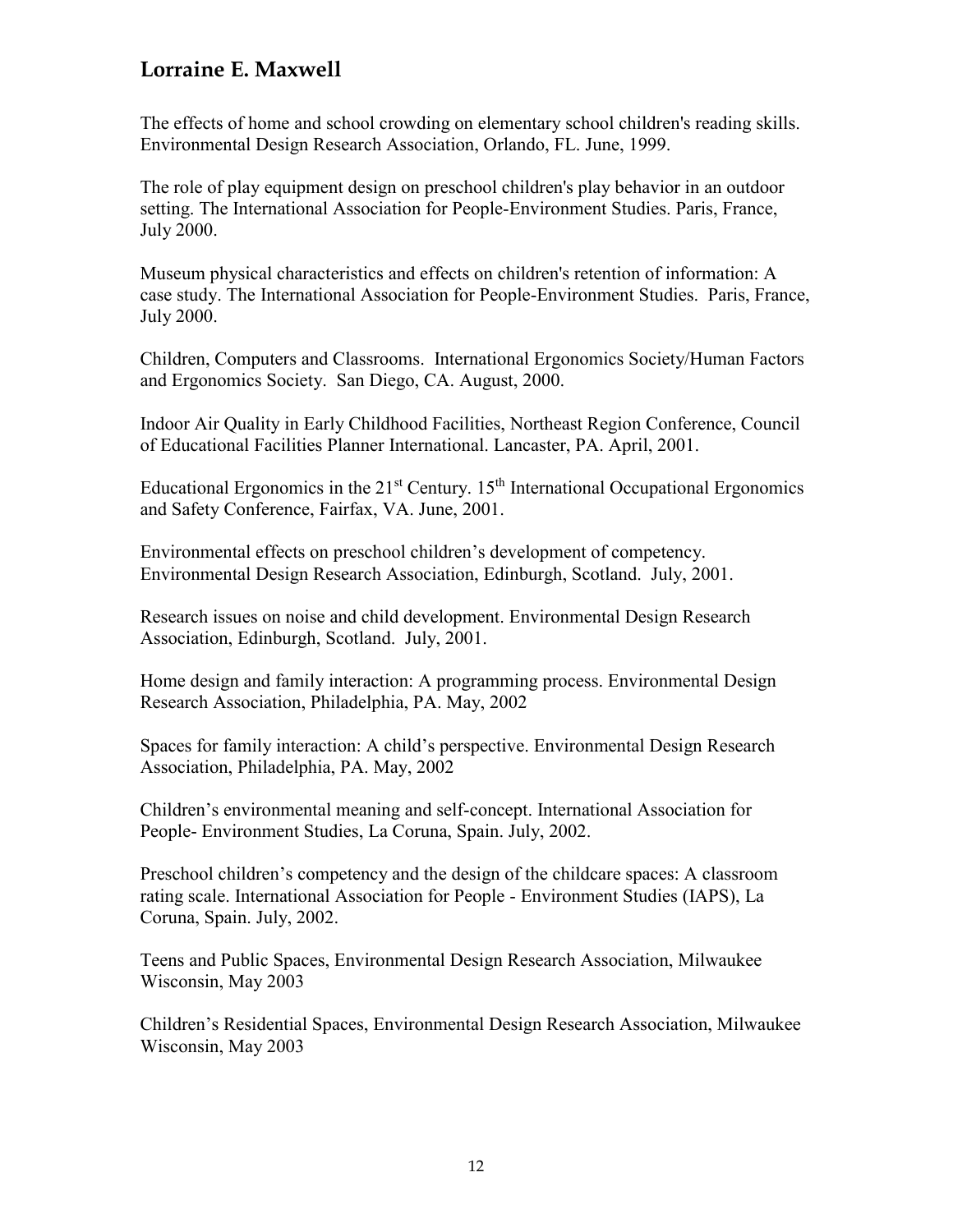The role of home and community in shaping children's self concept, The Community Development Society, Ithaca, NY, July 2003

Designing schools: What do children think is important? KnowledgeWorks Foundation Conference on School Facilities, Columbus, Ohio, May 2004

The role of playground design in children's dramatic and constructive play behavior, Environmental Design Research Association, Albuquerque, New Mexico, June 2004

The role of noise and density in school health, American School Health Association, Pittsburgh, PA, October 2004

The role of public spaces in adolescents' sense of self and identity. EDRA, April 2005. Vancouver, BC

Social network formation and college residence hall design. Co-authors, Caroline Hegarty & Gary Evans. EDRA, April 2005. Vancouver, BC

Effects of perceptions of school building quality on self-competency and academic achievement among fourth graders in New York City public schools. Nicole Simon, Lorraine Maxwell, & Gary Evans. EDRA, April 2005. Vancouver, BC

Using environment-behavior research to inform parent education and early childhood caregivers' training programs. EDRA (Environmental Design Research Association), May 2006, Atlanta, GA.

Children's exposure to risk factors in multiple settings: The case for an ecological examination of children's lives. ICAP (International Congress of Applied Psychology), July 2006, Athens, Greece.

Simon, N.S., Evans, G.W., & Maxwell, L.E. (2006). Building quality, academic achievement and the achievement gap. XIIth architecture & behavior colloquium. Monte Verita, Switzerland. March.

Designing for Diversity. Tompkins County Diversity Consortium and the Society for Human Resource Management of Tompkins County, Diversity Community Round table at Tompkins County Diversity Consortium and the Society for Human Resource Management of Tompkins County, Diversity Community Roundtable. May 31, 2007.

Assessing the physical environment's role in children's learning and health. Collaborative on Health and the Environment's Learning and Development Disabilities Initiative. Morehouse School of Medicine, Atlanta GA. November 2007.

School building quality, student perception of quality, academic achievement, and socioemotional development. American Educational Research Association, Chicago, Ill., April 2007.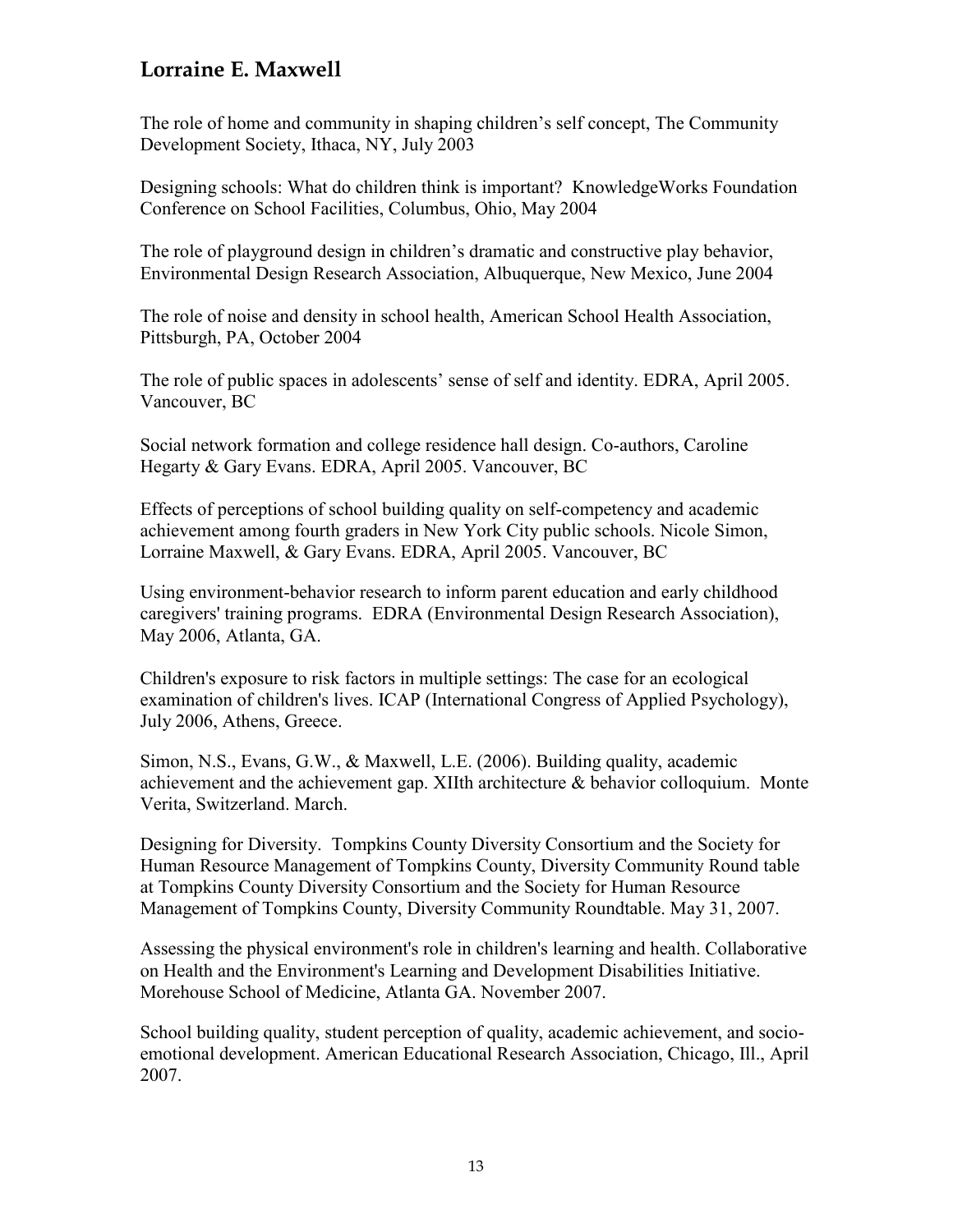The micro-system: Chaos outside the home – school. First Annual Bronfenbrenner Conference: Chaos and Children's Development: Levels of Analysis and Mechanisms. Cornell University, October, 2007.

Adolescents and the use of public space. Association of American Geographers, Boston, MA. April, 2008.

Adolescent perception of neighborhood quality in a French and US city. Environmental Design Research Association, Kansas City, MO. June, 2009.

Race, class and cultural issues among the elderly in the United States. Cornell Conference on Aging and the Environment, Ithaca, NY. July, 2009.

Children's perception of learning spaces. Council of Educational Facility Planners, N.E. Annual Conference, Philadelphia, PA. May 2010.

Adolescent perceptions of self and school building quality. Environmental Design Research Association, Washington, D.C. June 2010.

Whipple, S., Evans, GW, Barry, R., Maxwell, LE. An ecological perspective on cumulative risk and school-wide academic achievement. Society for the Research in Child Development (SRCD). Montreal, Canada. March, 2011.

Adolescent perception: School building quality and self-perception. Environmental Design Research Association (EDRA). Chicago, IL. June, 2011.

Design of childcare spaces for competency. National Association for the Education of Young Children (NAEYC). Orlando, FL. November, 2011.

School building quality and users' perception of educational adequacy. Council of Educational Facility Planners, N.E. Annual Conference. New York, NY May 2012.

Student perception of school building quality. IAPS 22 (International Association of People-Environment Studies). Glasgow, Scotland, June, 2012.

School building quality, school social environment and student academic achievement. Environmental Design Research Association (EDRA). Providence, RI. May, 2013.

School design and student achievement. Environmental Design Research Association (EDRA), New Orleans, LA, May, 2014.

School Building Condition, student attendance, and social climate: A mediation model. Society for Research on Child Development (SRCD), Philadelphia, PA., March, 2015.

Participant in invited conference: Advancing the measurement of social and behavioral determinants toxic stress in young children. Center for the Developing Child, Harvard University, Boston, MA. July, 2015.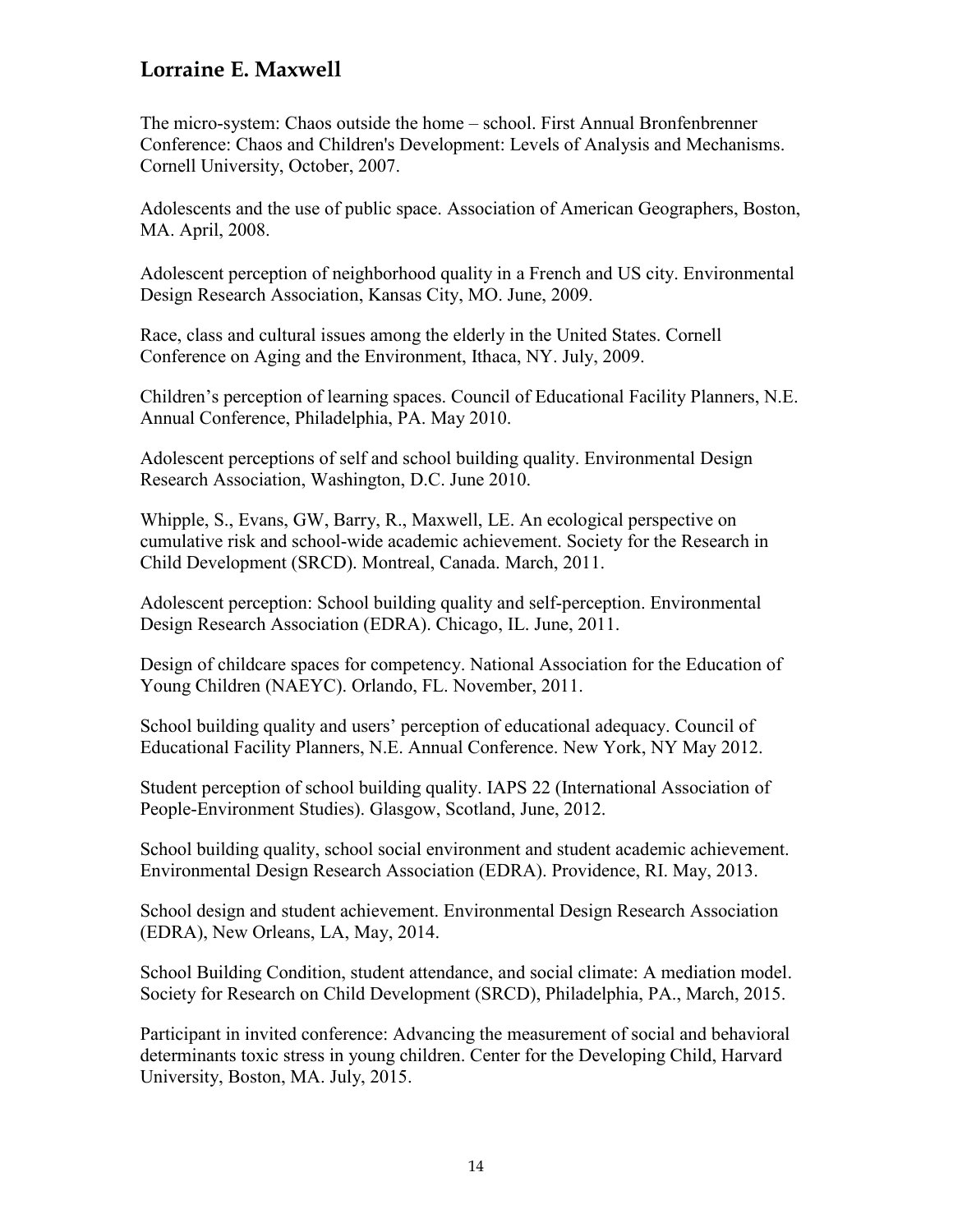How adolescents perceive and use their home, school and neighborhood. Environmental Design Research Association (EDRA), Raleigh, NC. May, 2016.

The role of home, school and neighborhood environments: The ability to achieve privacy, reflect on one's life and gain independence. Jean Piaget Society, Chicago, IL. June 2016. Rochelle C. Cassells, Lorraine E. Maxwell, and Aastha Wadwa.

Influence of the physical environment on adolescents' proximal processes. International Association of People-Environment Studies (IAPS), Lund, Sweden. July, 2016.

Place identity: Neighborhood stigma and adolescent self-identity, Environmental Design Research Association (EDRA), Madison, WI. June, 2017.

The role of schools in the sustainability challenge. International Association of People-Environment Studies (IAPS). Rome, Italy. July, 2018.

Adolescents' perception of micro system places: Current and future selves. PRYDE conference, Cornell University, Department of Human Development. May, 2019.

### **COLLEGE PRESENTATIONS**

The role of childcare spaces in children's development of competency, Human Development (CHE) Brown Bag lecture series, November 2003

Effects of noise on school-age children reading and language acquisition skills. Mind and Brain Day at Cornell. John Hopkins Institute for the Academic Advancement of Youth. November 1998.

The effects of residential crowding on children. Raising children in a toxic environment. Panel Presentation for Cornell Alumni Day, Cornell University. June 1995.

 Kompan playground research. Design & Environmental Analysis Advisory Council, Spring1994.

Children's environments research and application. College of Human Ecology Advisory Council. Fall 1993.

### **OUTREACH AND EXTENSION WORKSHOPS AND IN-SERVICE TRAINING**

Planning the physical environment in daycare centers. Child Caregivers' Workshop Day. Seneca County, NY. February 1994

The school of the future: Planning the building to fit the educational program. Southern Tier American Institute of Architects and Broome County Cornell Cooperative Extension. Binghamton, NY, May 1994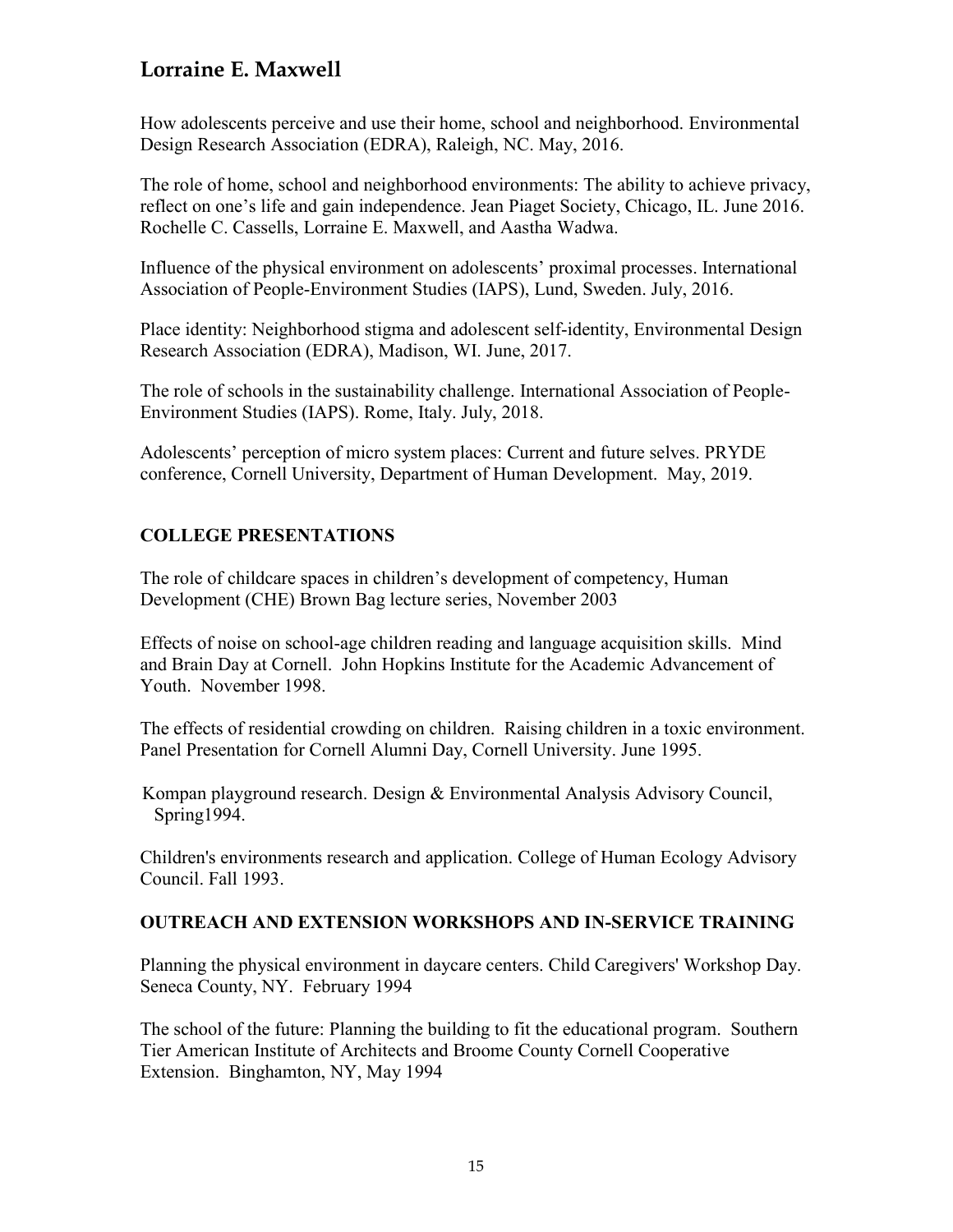Designing classrooms to promote competency and self-esteem. Council of Educational Facility Planners, International. Scottsdale, AZ September, 1994

Planning school-aged childcare environments. Oneida County Cornell Cooperative Extension. September 1994.

Designing early childhood education environments, Oneida County Cornell Cooperative Extension, November 1994.

Physical environments: Space utilization for childcare centers. Child Caregivers Workshop Day sponsored jointly by Daycare and Child Development Councils and Cornell Cooperative Extension Associations in Western New York State. March 1995.

Planning indoor and outdoor childcare environments. Jefferson-Lewis Childcare Council 4th Annual Childcare Conference. Watertown, NY, April 1995.

Planning environments for school-age childcare programs. Child Caregivers Workshop Day, Western Regional Human Development Program, Cornell Cooperative Extension. April 1995.

Designing a safe and welcoming school environment. Council of Educational Facility Planners, International. Dallas, TX. September 1995.

The physical classroom environment and early childhood development. New York City Association for the Education of Young Children, Annual conference. October 1995.

Planning and designing daycare centers, Cornell Cooperative Extension. Cornell University. Ithaca, NY, March 1996.

The physical environment of integrated classrooms. New York State Association for the Educational of Young Children Annual meeting. Buffalo, NY. May 1996.

Designing the childcare physical environment. Western New York Regional Human Development Program, Cornell Cooperative Extension. August 1996.

Designing School-age childcare spaces. New York City Association for the Educational of Young Children, New York, NY, October 1996.

Designing preschool classrooms for inclusive programs. Council of Educational Facility Planners, International. Tampa, FL. October 1996.

Childcare Environments. Early Childhood Professional Day. Daycare and Child Development Council of Tompkins County. Ithaca, NY, October 1996.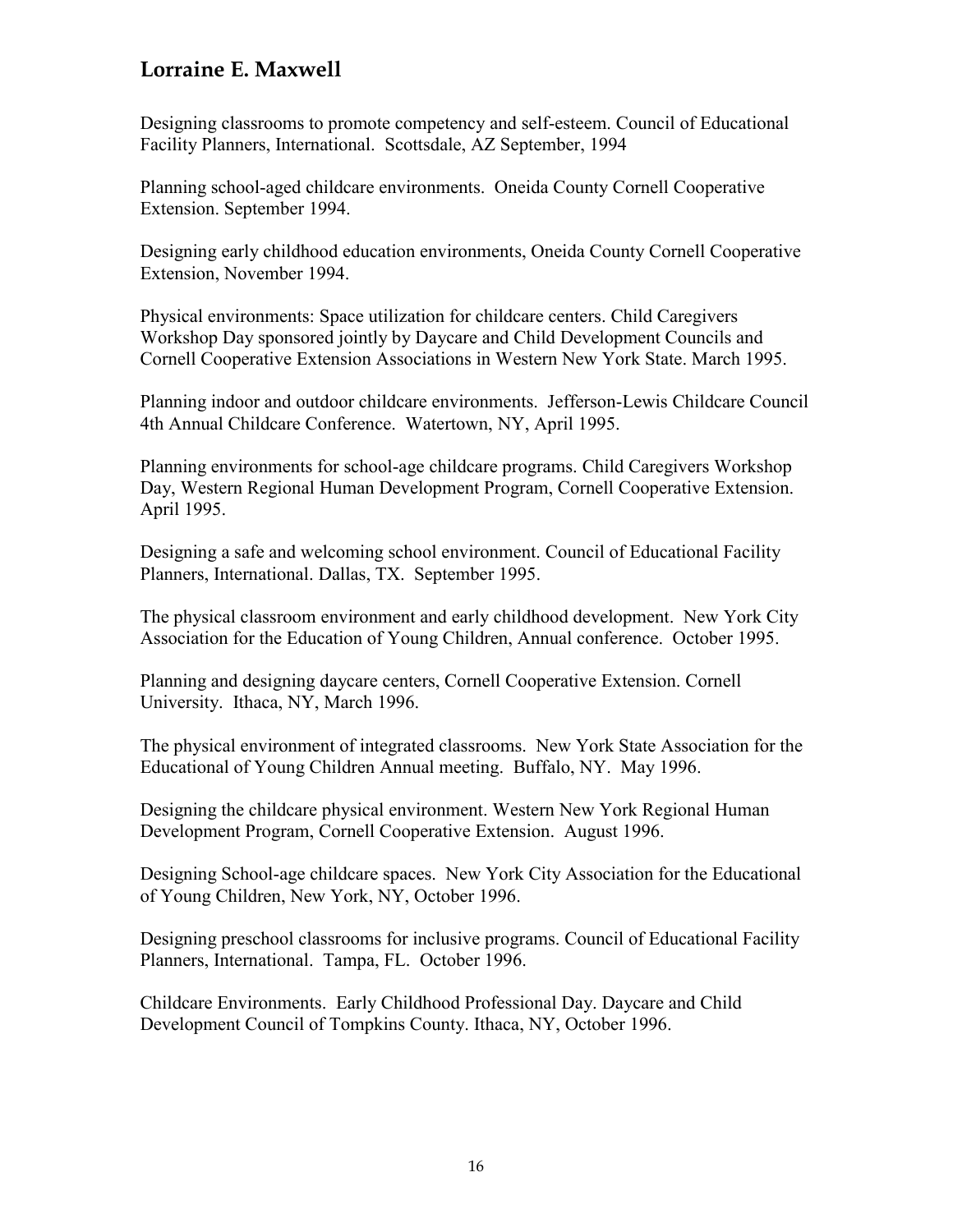Making your classroom work for you and the children. Circle of Caregiving Conference. Oswego County Cornell Cooperative Extension and SUNY at Oswego, Oswego, NY. November 1996.

Designing childcare spaces for preschool children. Northeast Regional Rally of the National Network for Childcare, Cooperative Extension. Hartford, CT. March 1997.

Designing school-age childcare spaces. Northeast Regional Rally of the National Network for Child Care, Cooperative Extension. Hartford, CT. March 1997.

Designing the home office. Home-based business workshop. Cornell Cooperative Extension of Cayuga County. April 1997.

Designing Outdoor play settings for preschool children. New York State Association for the Educational of Young Children, Binghamton, NY. May 1997.

The design of childcare centers and effects of noise on young children. Council of Educational Facility Planners, International. Phoenix, AZ. October 1997.

Designing childcare program spaces. Ulster County Cornell Cooperative Extension Educators. Kingston, NY, December 1997.

Designing the Head Start classroom. Program sponsored by Ulster County Cornell Cooperative Extension for Head Start. Kingston, NY, December 1997.

Designing spaces for school-aged child care programs. New York State Association for the Education of Young Children. Saratoga, NY. March 1998.

Designing the home office. Home-based Business Workshop. Hamilton County Cornell Cooperative Extension. Conference center in Blue Mountain Lake, Adirondack Park, NY, September 1998.

The effect of computer workstation design on children's posture. Council of Educational Facility Planners, International, Annual meeting. Vancouver, British Columbia. October 1998.

Satellite video training on the design of spaces for school-age child care programs. New York State Department of Social Services, Albany, NY, October 1998.

Designing child care spaces: A child centered approach. An in-service training course. Western Regional Human Development Program, Cornell Cooperative Extension, Rochester, NY, January 1999.

Planning a new or renovated Daycare Center. New York State Association for the Education of Young Children. Rochester, NY, May 1999.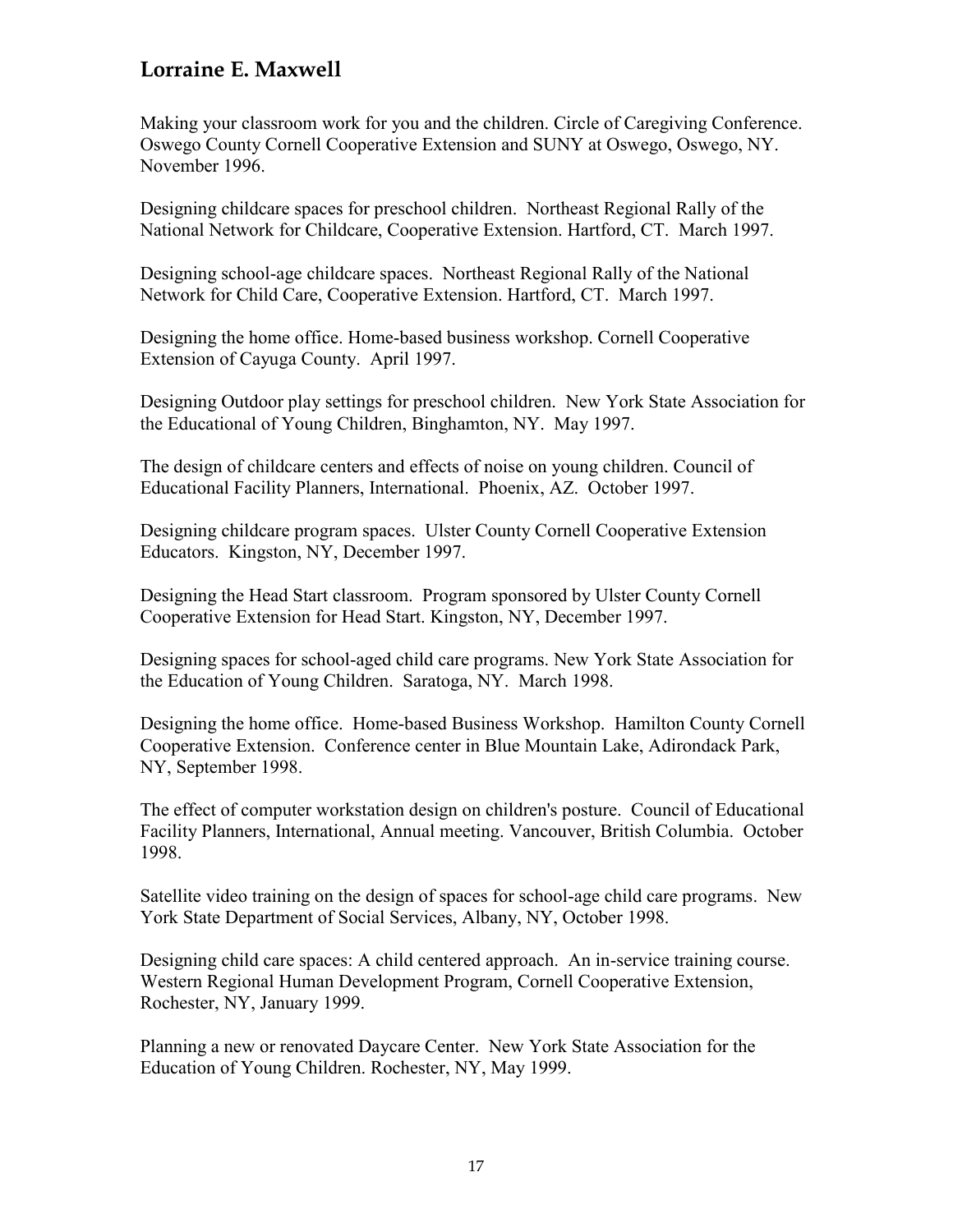Designing Spaces for School Age Childcare. Cortland Area Childcare Council Annual Early Childhood Conference, State University at Cortland, NY, October 1999.

Satellite video training on the design of family daycare spaces. New York State Department of Social Services, Albany, NY. October 1999.

Helping Parents create spaces for children's play in the home. BOCES, Newfield, NY. September 1999 Cornell Cooperative Extension, Ulster County, NY. October 1999 Family and Children's Network, Ithaca, NY. December 1999 St. Albans Head Start, Queens, New York. August 2000

Assessment of preschool educational spaces: are they designed for children's developmental needs? Urban Educational Facilities Forum. New Jersey Institute of Technology, Newark, NJ. September 1999.

Helping architects design outdoor play spaces for preschool children's play. Council of Educational Facility Planners, International. Baltimore, MD. November 1999.

Designing School-Age childcare spaces. The After School Childcare Workshop Day, Cornell University, Ithaca, NY. February 2000.

Designing developmentally appropriate spaces for childcare. New York State Association for the Education of Young Children. New York, NY. March 2000.

The physical environment of the home and child development. Family Focus Night, Ithaca City School District, Boynton Middle School. Ithaca, NY. March 2000.

A safe and welcoming school: What children, teachers, and parents think. Southern Tier chapter of the American Institute of Architects, Ithaca, NY. March 2000.

Public school planning and community planning. A panel discussion with Kieran Killeen, Rolf Pendall and John Sipple. Environments for learning: Preschool to Higher education, North East regional conference, Council of Educational Facility Planners International. Ithaca, NY. May 2000.

Pre-Kindergarten environments: Universal preschool in public schools. Environments for learning: Preschool to Higher education, North East regional conference, Council of Educational Facility Planners International. Ithaca, NY. May 2000.

Creating a Professional Workspace. Cornell Cooperative Extension – Rockland County. Thiells, NY. April, 2001.

Designing early childhood spaces. New York State Association for the Education of Young Children. Syracuse, NY, May 2001.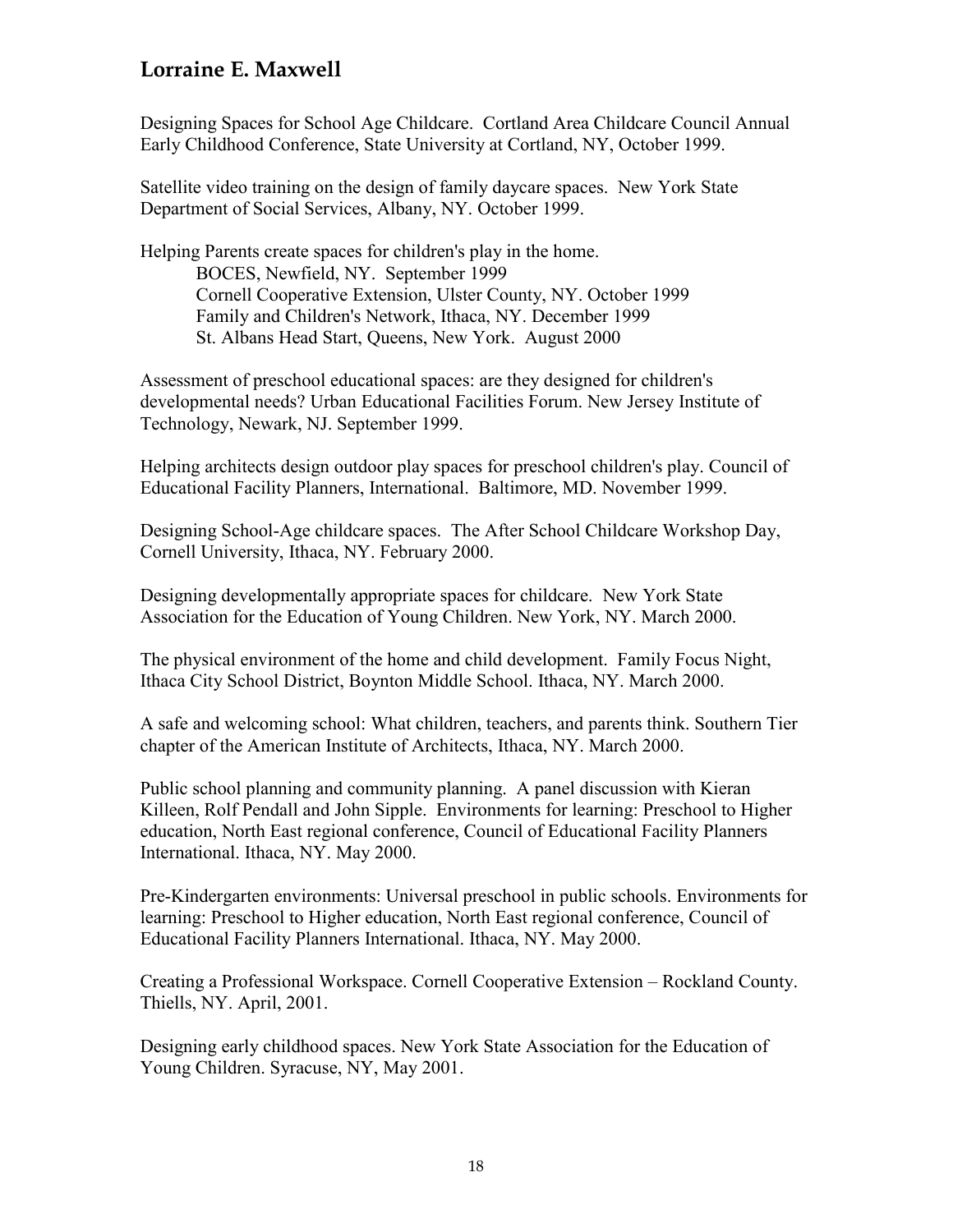Healthy childcare environments. Child Caregivers' Workshop day, Cornell Cooperative Extension, Ontario County. October, 2001.

Design factors related to quality educational programs ands student achievement. New York State School Boards Convention, Buffalo, NY. October, 2001.

Creating positive spaces in the home for child development. Cornell University. Ithaca, NY. November 2001.

Designing environments to support learning in elementary school classrooms, Superintendents' Day Workshop, Ithaca City School District. Ithaca, NY. February, 2002.

How the physical environment supports learning in childcare settings. Day care and child development council of Tompkins County, Ithaca, NY. September, 2002.

Environmental factors in early childhood learning. Early childhood education, 18<sup>th</sup> annual symposium. Corning Community College, Corning, NY. October, 2002.

Healthy childcare environments. Child Caregivers' Workshop day, Cornell Cooperative Extension, Ontario County. October, 2002.

A healthy home helps children grow, Ulster County Cooperative Extension, Kingston NY, May 2003

Safe and healthy childcare environments,  $18<sup>th</sup>$  annual Child Caregiver's Workshop Day, Ontario County Cooperative Extension, Canandaigua NY, October 2003

Role of the physical environment in early childhood learning, Child Care Council of Ulster County Workshop Day, Kingston, NY, February 2004

### **CONSULTATIONS - EXTENSION AND OUTREACH PROGRAM**

Len Marquart, Extension educator with Cornell Cooperative Extension of Oswego County. Facility planning for new building. October, 1993.

Paul Bonaparte-Krogh, Director of Cornell Cooperative Extension of Tompkins County. Strategic planning for renovation of Association's office space. Fall, 1993.

Elmira City School District, Elmira, NY. Implementation of Strategic planning for capital improvements of school facilities. March, 1994.

Department of Natural Resources, CAL, Cornell University. Re-use of departmental space. Spring, 1994.

Chenango County Cornell Cooperative Extension. Space planning for Association's office building. Spring, 1994.

Day Care and Child Development Council of Tompkins and Drop-In Daycare Center of Ithaca. Selection Committee for architect to design new Drop-In Daycare Center facility. Spring, 1994.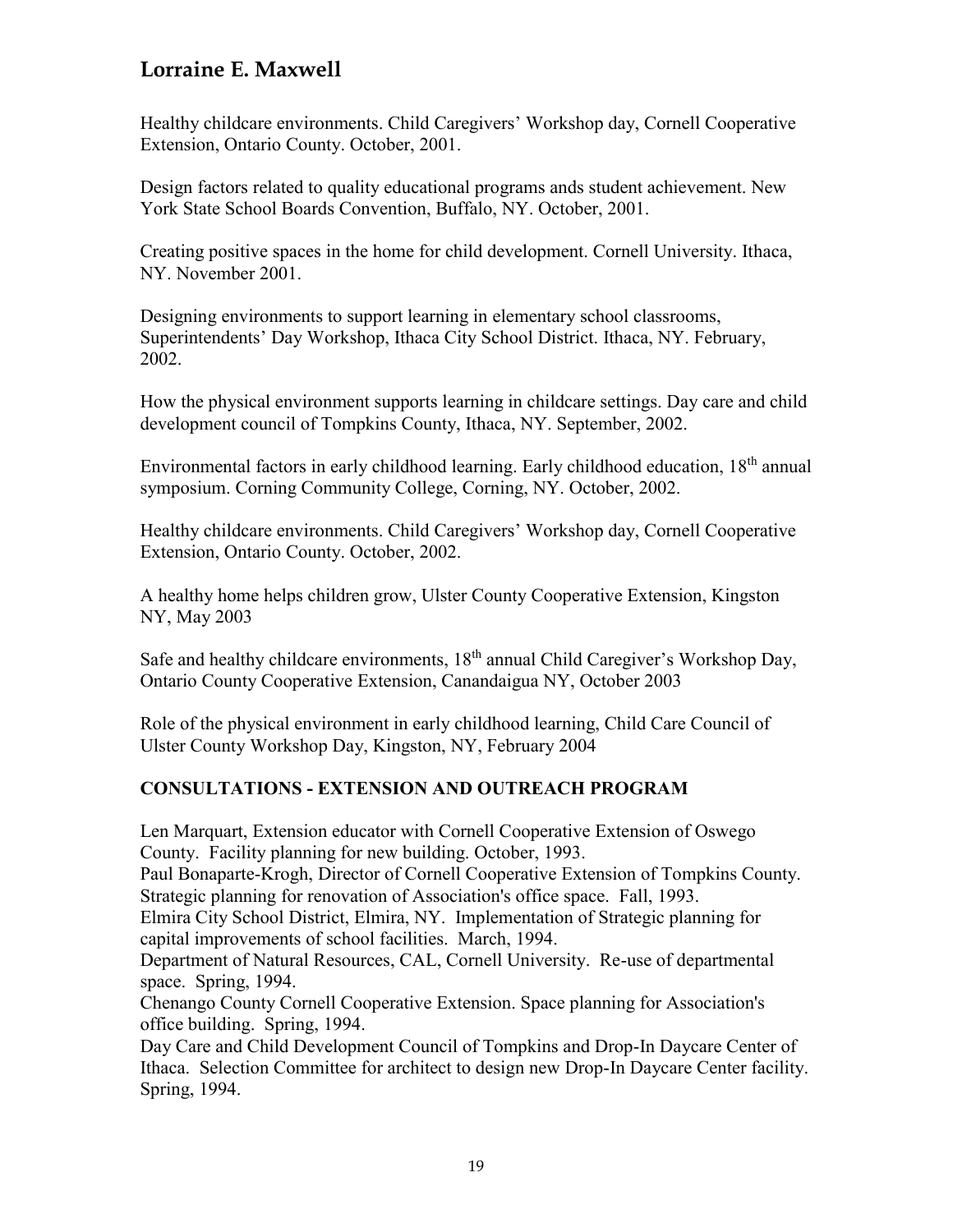Drop-In Day Care Center of Ithaca. Building committee to advise architect on design of new facility. Spring, 1994 - Fall, 1995.

Susquehanna Valley Central School District. School district's Facilities group. July, 1994.

Pathways, Inc. and John Mastro, Interior designer. Renovation of existing space to accommodate a child care center. August, 1994 - February, 1995.

Cornell Cooperative Extension Media Services. Reorganization of departmental space. October, 1994.

Lewis County Childcare Steering Committee. Development of new childcare facility. September - December, 1994.

Ithaca City School District. Leader for educators' focus group discussion on developing a technology plan for the school district. November, 1994.

Westchester Cornell Cooperative Extension. Space planning for Association's office building. Fall, 1995.

Ithaca Community Childcare Center. Infant sleeping areas. Spring, 1996.

Visions, Inc., Rockland, County, NY. Specification of playground equipment for playground for visually-impaired children. Summer, 1996.

Cornell Early Childhood Center. Classroom design. Fall, 1996.

Lincoln-Lancaster Health Department, Lincoln, Nebraska. Class size guidelines for day care centers. Fall, 1996.

Drop-In Daycare Center of Ithaca. Assist teachers in setting up classrooms in new center. Spring, 1996.

Rochester's ABC (Action for a Better Community - Rochester's CDA). Review of floor plans for new Head Start Center. February, 1997.

Head Start. Redesign of space for Early Head Start family program, New York City. Summer, 1997.

Bethlehem Lutheran Church Preschool and Childcare program, Encinitas, California. Playground design. Spring, 1998.

Shangri-La Hotels and Resorts, Club Services, Beijing, China. Daycare center planning and design. Spring, 1998.

Polk County Extension, Des Moines, Iowa. Playground design. Summer, 1998. Tioga County Cooperative Extension and the Family Resource Center. Design of Family Resource Center. Owego, NY. Fall, 1998.

Ulster County Cooperative Extension. Planning for Youth Center Facility. Town of Rochester, NY. Fall, 1999.

Ulster County Cooperative Extension. Planning for Youth Center Facility. Town of Rochester, NY. Spring, 2000.

Belle Sherman Elementary School. Preschool, kindergarten and first grade teachers planning classroom spaces. Ithaca, NY. Summer, 2000.

### **GRANTS, GIFTS**

"The effects of the physical environment on play behavior in integrated preschool classrooms". College of Human Ecology Start Grant, 9/1/95-6/30/96, PI, \$5,000

"Effects of Noise on Motivation and Reading Readiness Skills of Preschool Children".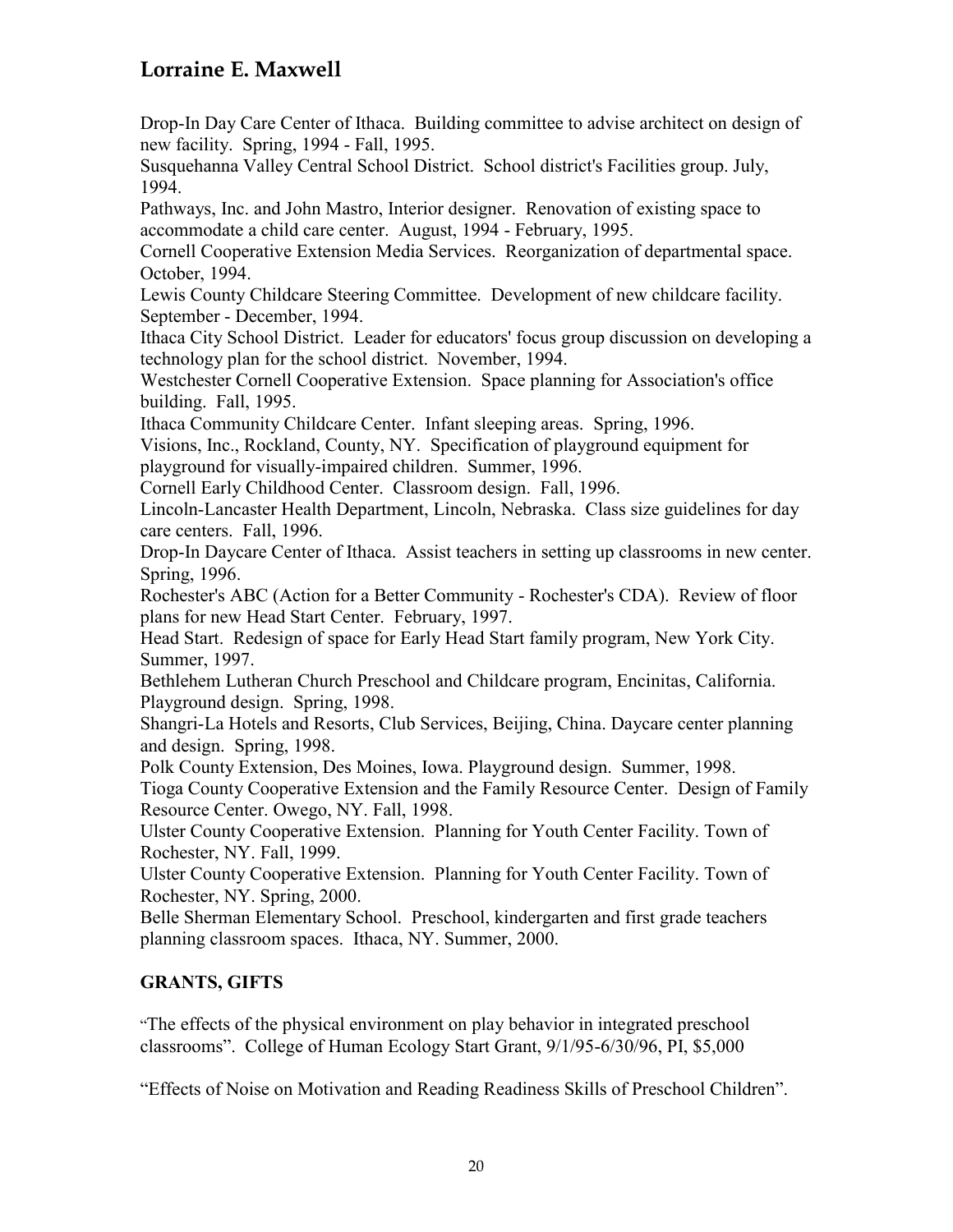U. S. Department of Agriculture, 10/1/95-9/30/99, PI, \$30,000

"Preschool Children's Use of Outdoor Play Equipment". Gift, 7/1/96-indefinite, Co-PI, \$5,000

"School facilities and student achievement: Syracuse City School District". Northeast Region, Council of Educational Facility Planners, International. Spring, 1996. PI, Gift, \$1,200.

"Long Term Effects of Residential and School Crowding on Children's Cognitive and Social Development". National Science Foundation Planning Grant, 6/1/97-10/31/98, PI, \$18,000

Faculty Award for International Scholarly Activity for presentation of paper at IAPS, Eindhoven, The Netherlands, \$1,800. Paper, "The effects of noise on pre-reading skills of preschool-aged children". Spring, 1998.

Travel award, Associate Provost's Office for presentation of paper at IAPS, Eindhoven, The Netherlands, \$800. Spring, 1998.

"The Experience of Special Education Students in a Natural History Museum" Human Ecology Seed Grant; 1/26/98-6/30/00, PI, \$6,000

"Environmental effects on adult-child interactions". National Science Foundation. Grant to host a working conference at Cornell, 5/1/99-12/31/99, PI, \$34,000.

"School facilities and student achievement: Syracuse City School District" International Office, Council of Educational Facility Planners, International. Summer, 1998. PI, Gift, \$1,500.

Faculty Award for International Scholarly Activity for presentation of papers at IAPS, Paris, France, \$1,200. Papers: "The role of play equipment design on preschool children's play behavior in an outdoor setting" and " Museum physical characteristics and effects on children's retention of information: A case study".Spring, 2000.

"Healthy environments for living and learning". HATCH, USDA. October 1, 1998- September 30, 2001. Co-PI with Joe Laquatra and Mark Pierce, \$30,000.

"Effects of the physical environment on young children's competency". Innovative Research Grant. Bronfenbrenner Life Course Center. August 2000-July 2002, PI, \$10,000.

"Children's environmental meaning." Faculty Seed grant. College of Human Ecology, Cornell University. March 2002-October 2004, PI, \$7,000.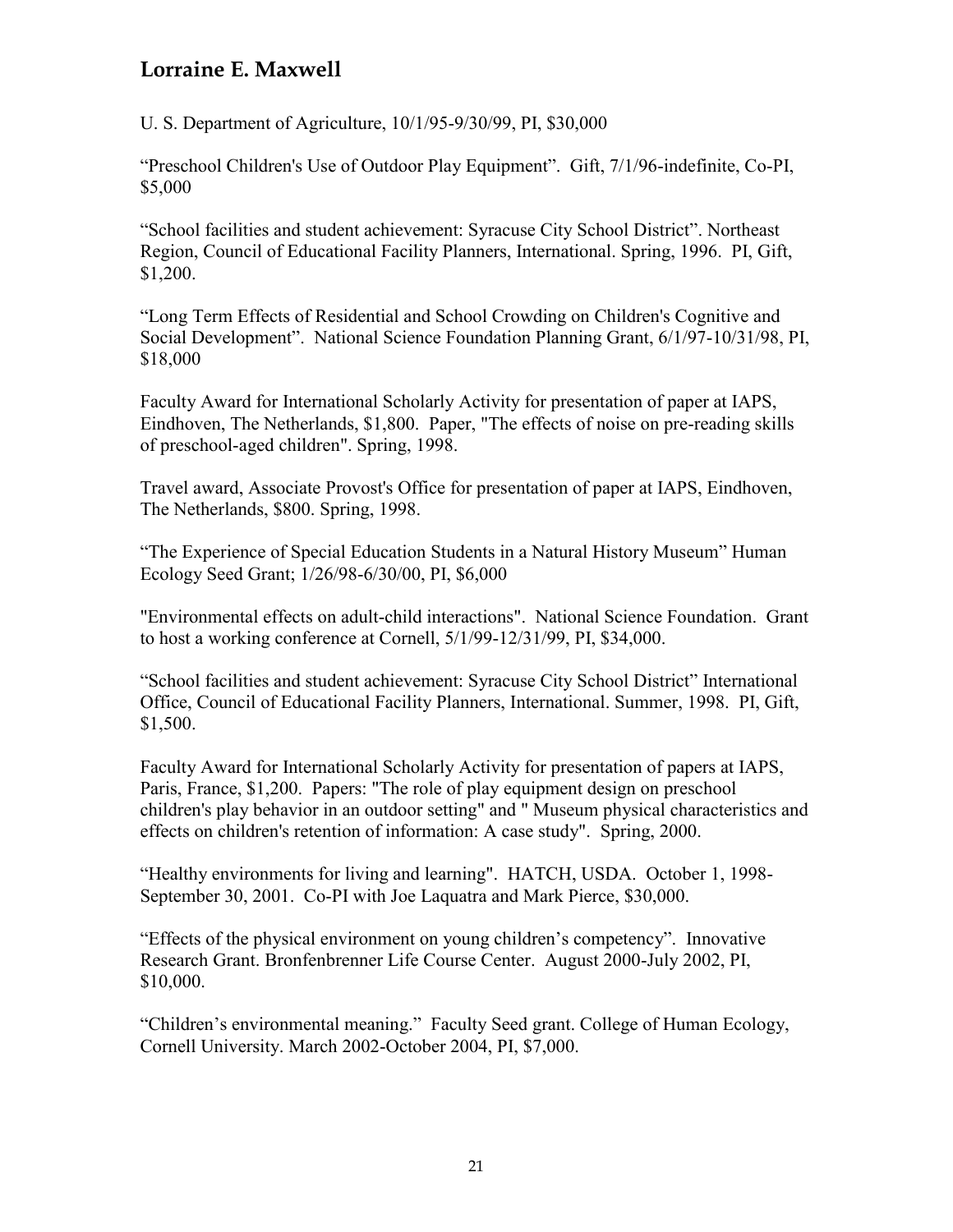"Effectiveness of peer education on helping child care providers to reduce lead and asthma hazards in family child care settings", Smith Lever, \$90,000, PI; 2005-2008

"Designing healthy day care settings: Assessment of contaminants in rural and urban child care environments", USDA, \$39,000.00, PI; 2005-2008.

"Adolescents and public place." British Academy International Network Grant, Edinburgh College of Art/Heriot-Watt University, Co-PI; December 2003 – December 2006

Faculty Fellow In-Service Teaching grant. Cornell University. \$1500. Spring, 2008.

Einaudi Center for International Studies, Cornell University, \$3,000. Summer 2008.

"The role of adolescent perception of school building quality in self-efficacy". Society for the Psychological Study of Social Issues, \$2,000. PI, 2008-2010.

"The role of the physical environment in youth self-efficacy: School building quality and self-efficacy". USDA – HATCH, \$28,000, PI, 2010-2013.

### **UNIVERSITY AND COMMUNITY SERVICE**

| A. University                                                                    |
|----------------------------------------------------------------------------------|
| General Committee of the Graduate School 2016-present                            |
| Reviewer of student presentations in Dept. of City and Regional Planning Fall    |
| 2017                                                                             |
| Centre d'Education Inclusif Advisory Board 2014-present                          |
| Presentation at CTE faculty series on effective use of teaching assistants, 2011 |
| Presentation at CTE faculty luncheon series on academic integrity, 2010.         |
| Freshmen Book Project, 2009                                                      |
| University Educational Policy Committee, 2009-2012                               |
| Faculty Fellow, Townhouse residential community. Spring 1996 - 2012              |
| Professors at Large University Committee, 2004-2007.                             |
| Cornell Child Care Center Design Planning Committee, 2006-2007.                  |
| Faculty Advisor to Student Organizations: Grace Christian Fellowship, Sigma      |
| Gamma Rho Sorority, and Cornell Bigs, Current                                    |
| Board of Directors, Protestant Cooperative Ministries, 1997-2003                 |
| Third World Affairs Committee, University Assembly, 1998-1999                    |
| African-American Faculty Phonathon, 1996, 2003                                   |
| Black Women's Faculty Research Collective, 1993-2000                             |
| B. College of Human Ecology                                                      |
| Human Ecology Mentoring Partnership Program, Faculty Partner, 2017               |
| Committee on Academic Status, 2008-2011                                          |
| Committee on Grievance Procedures, 2007-2010                                     |
| Dean's Search Committee, 2002-2003                                               |
| Diversity Committee, 2002-2005                                                   |
| Committee on Academic Status, 2000-2003                                          |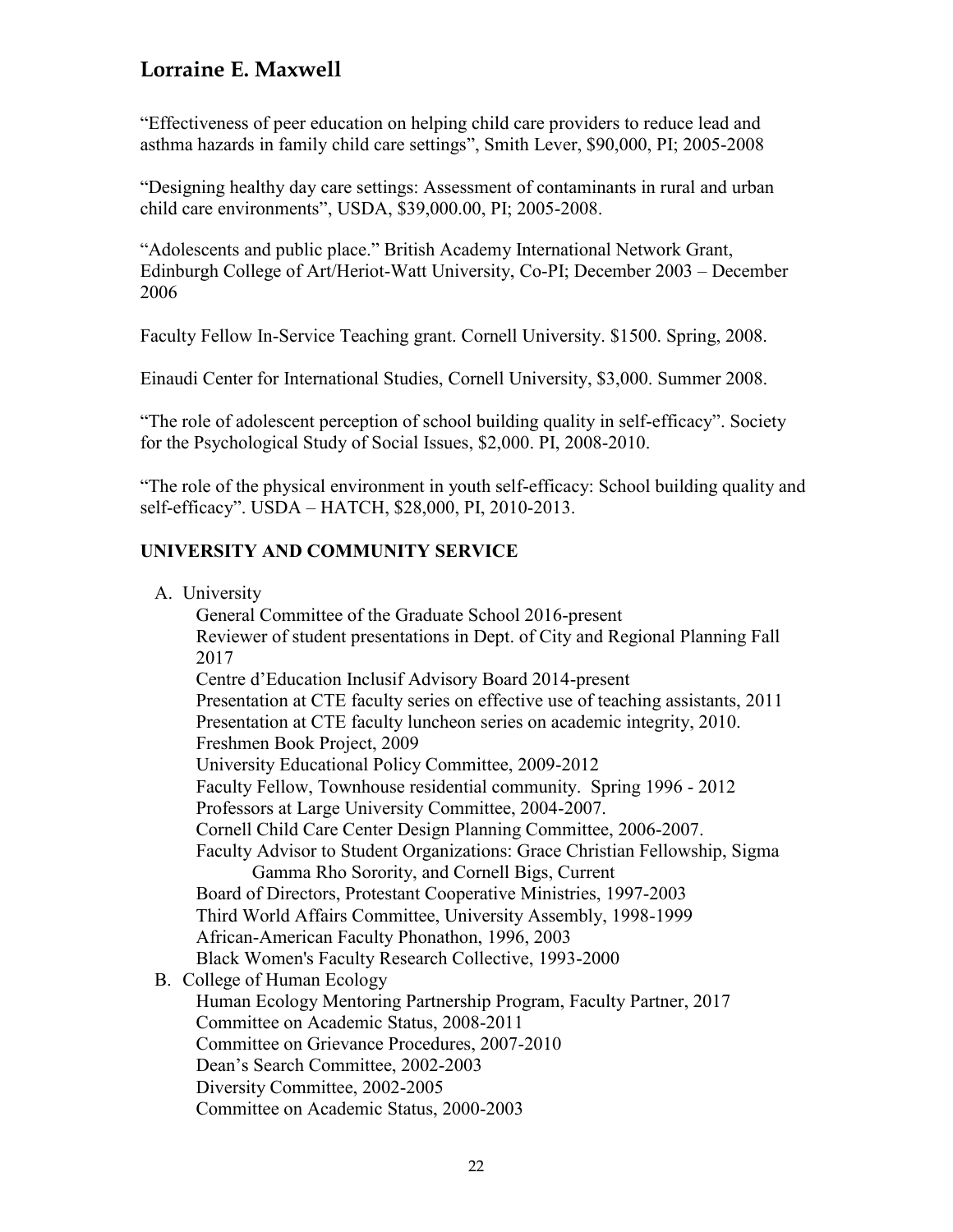Search Committee, Life Course faculty position, 2000-2001 Educational Policy Committee, 1999-2000 College Grants Committee, 1995-1997 Affirmative Action Committee, 1994-1995 Mann Library Committee, 1998-2000 Search Committees, Assistant Professor (1994-1996), and Research Associate (1998), Department of Human Development Minority Hosting Dinners, 1995-2003 C. Cornell Cooperative Extension Cooperative Extension Forum Program Committee, 1996 - 1998 Design and Technology State-Wide Planning Committee, 1997-present Child Care Work Group, Human Development State-Wide Planning Committee, 1996 - 1999 D. Department of Design and Environmental Analysis Co-chair, Faculty Search Committee, 2011-2012 Chair, Faculty Search Committee, Spring 2006 Guest lecturer - Design Communications, Fall 1993 Programming Methods, Fall 1993 Intermediate Interior Design Studio (consulted with students on development of an architectural program for a hospice facility), Fall, 1993 Design Communications, Fall 1994 Research Methods, Fall 1994 Introduction to Human Environment Relations, Spring 1995 Research Methods, Fall 1995 Intermediate Interior Design, Spring 1996 Introduction to Human Environment Relations, Spring 1997 Advanced Interior Design, Guest Critic, Fall 1997 Programming Methods in Design, Fall 1997 Programming Methods in Design, Summer 1997 Intermediate Interior Design, Spring 1998 Explorer's Program, Summer 1998 Programming Methods in Design, Fall 2000 Programming Methods in Design, Fall 2002

### E. Community

Tutor, Beverly J. Martin, Elementary school, Ithaca NY, 2010-present Big Brothers. Big Sisters of Ithaca, 2007-2011 Member, Board of Directors, Day Care and Child Development Council of Tompkins County, Inc. Ithaca, NY, 1995-2008 Associate Pastor Nomination Committee, First Presbyterian Church of Ithaca, 1999-2001 Chair, Church School Committee, First Presbyterian Church of Ithaca, 2002-2003 Adult Education Committee, First Presbyterian Church of Ithaca, 1994-2002, 2008-present Strategic Planning Committee, First Presbyterian Church of Ithaca, 1995-1997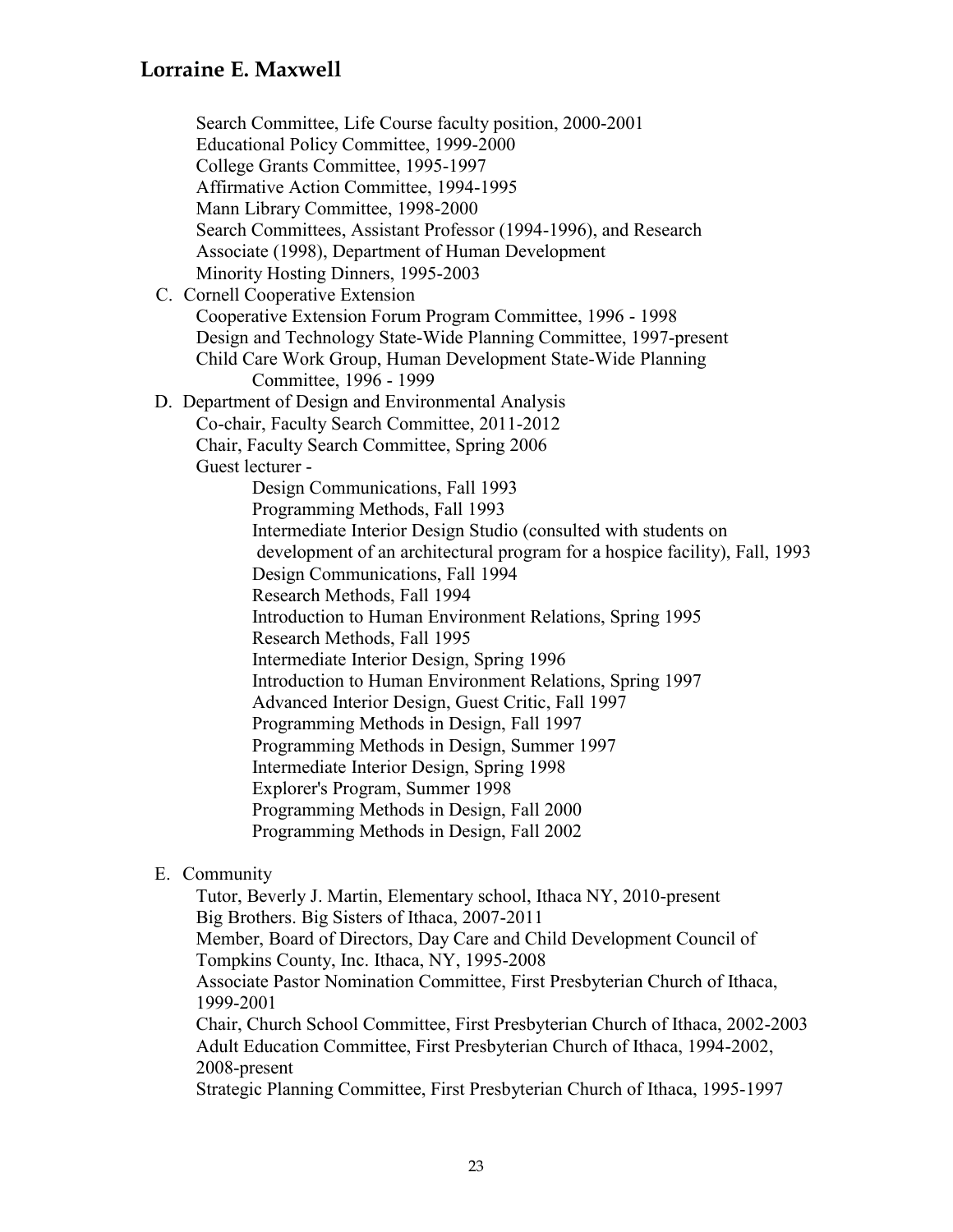Tutor, Durfee Tutoring Project, Ithaca City School District, 1999-2002 Ithaca Children's Garden Board of Directors, Ithaca, New York, 1998-2002.

#### **MEDIA**

Television

Effects of noise on reading and language skills in school-aged children. CNN, Aired January 29, 1998.

Effects of noise on children. Off-air interview for ABC News TV. Spring 1997. Safe and Welcoming Schools. Appeared on "Community Issues", WICZ-TV 40, Binghamton, NY. Aired April 30, 1995.

### Radio

Schools Falling Apart. NPR, Academic Minute. Aired September 20, 2016.

Effects of Crowding in home and school. BBC radio. The Why Factor, September 11, 2015.

Effect of noise on children, Minnesota Public Radio. On air interview, The Daily Circuit, April 3, 2012.

Effect of Community Noise on Adults and Children, WXXI – Rochester, NY. On air interview, June 2009.

Noise and effects of children's reading and language skills. WCBS- NYC. On air interview,

April, 1997.

Noise and effects of children's reading and language skills. CBC (Canadian Broadcast Company). Broadcast May 1, 1997.

### Newspapers/Magazines/Op –Ed

Op-Ed: How are police shootings affecting children of color's emotional development, by Lorraine Maxwell, *Truthout*, September 2016.

Op-Ed: What lessons do decrepit schools teach children, by Lorraine Maxwell, *Truthout*, May 2016.

Making noise less disturbing, by Missy Globerman. *Ithaca Journal*, March 21, 2001, p. 2A.

The Feng Shui of Schools, by Kate Zernike. *The New York Times, Education Life,*  Section 4A, August, 5, 2001, pp. 20-22.

### **ADDITIONAL PROFESSIONAL ACTIVITIES**

Invited participant by  $21^{st}$  Century School Fund for on-going work to develop a research and action agenda for school buildings. First meeting in Washington, DC, November 2017

Reviewer of dissertation for PhD candidate at University of South Wales, Australia, Fall 2017

Cornell Public Voices Fellow, 2016

Issue Editor, Journal of Interior Design, Healthcare Design, 2016 -17